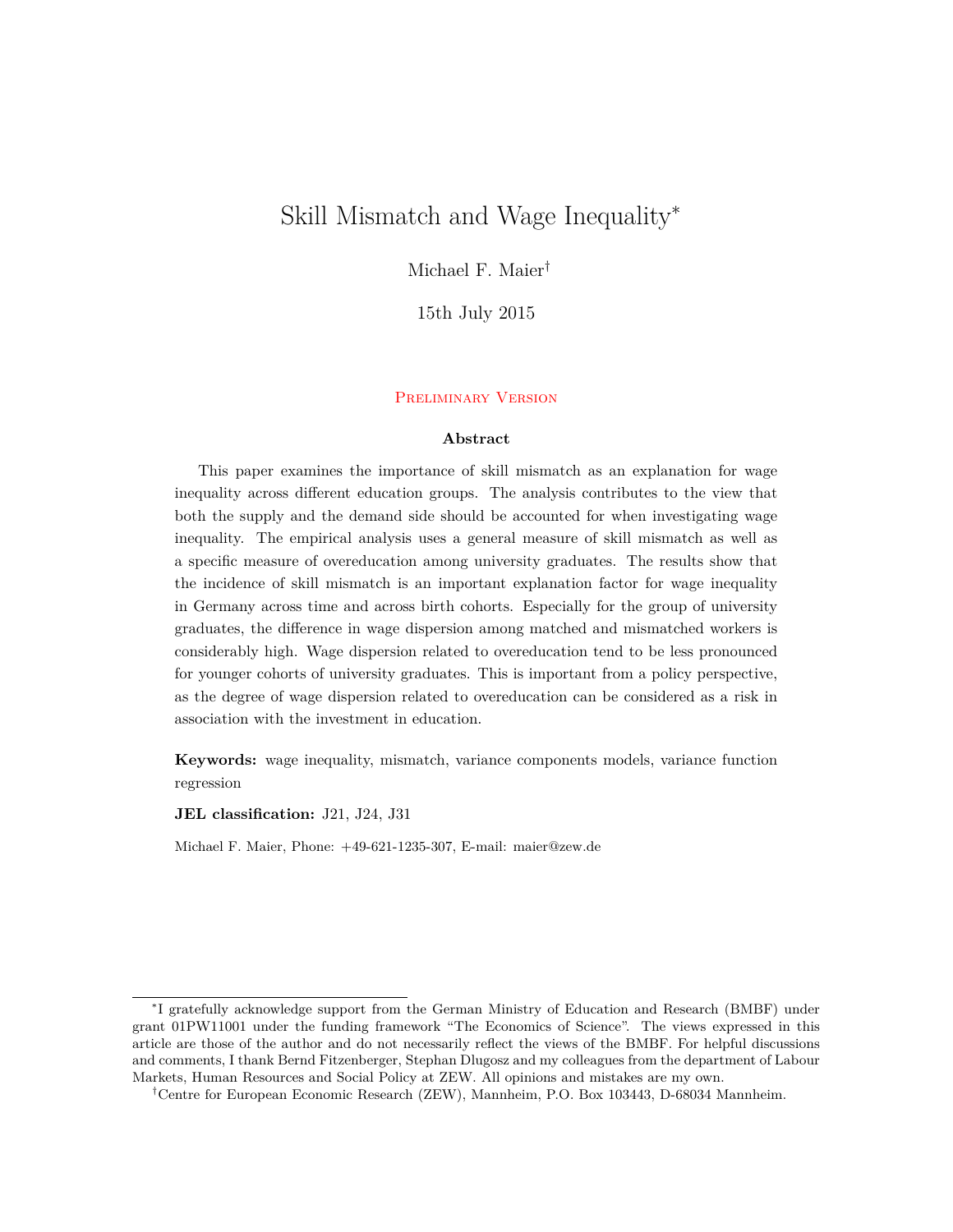#### **1 Introduction**

Many advanced countries have experienced rising wage inequality over the last decades. The empirical literature has developed several explanations for changes in the distribution of wages and the consequential increase in wage inequality (Katz and Autor, 1999; Acemoglu and Autor, 2011). Institutional factors on the one hand and a changing demand for skills on the other hand are the dominant paradigms to explain increasing wage inequality. Abstracting from institutional factors, the increase in the relative demand for high-skilled workers caused the returns to higher post-secondary education to increase relative to the returns to lower educational degrees leading to an increase in overall wage inequality (Gottschalk and Smeeding, 1997; Martins and Pereira, 2004; Dustmann et al., 2009). From that the literature has concluded that the observed increase in the supply of skilled workers is absorbed by an even higher rise in the demand for skilled workers. Another strand of the literature stresses the argument that overall wage inequality is the result of increasing inequality within certain skill or education groups (Juhn et al., 1993; Lemieux, 2006b). This could be either due to the rising heterogeneity of these groups or due to their increasing share among the whole labour force (Machado and Mata, 2005; Lemieux, 2006a).

The literature on within-group respectively residual wage inequality argues that individuals holding the same educational degree might still obtain different returns from their education. This argument refers mainly to supply side factors such as heterogeneity coming from individual characteristics (for example ability, motivation, etc.) which interact with educational attainment and earnings capacity to yield individual-specific returns to education (see for example Card, 1999; Leuven et al., 2004). In contrast to variation in the supply of skills, the impact of differences in the characteristics of demand side variables on returns to education has been analysed. Working in specific industries, occupations or firms might lead to different wages for workers with the same education level (Fitzenberger and Kurz, 2003; Kambourov and Manovskii, 2009; Card et al., 2013).

This paper adds to the literature on wage inequality by examining the prevalence of skill mismatch as a source of heterogeneity within different educational groups. The concept of skill mismatch considers the assignment of skills to specific job tasks, or general requirements of jobs and occupations. Thus, the analysis contributes to the view that supply and demand side factors should be accounted for when investigating wage inequality. Theoretically, the analysis builds on assignment models where heterogeneous workers face different job requirements or job tasks (Sattinger, 1975; Albrecht and Vroman, 2002; Autor and Handel, 2013). The assignment process causes a variety of matches yielding different returns to the same education level. In particular, skill mismatch can be considered as a manifestation of search frictions which results in wage dispersion among workers with the same education level (Gautier and Teulings, 2006; van den Berg and van Vuuren, 2010).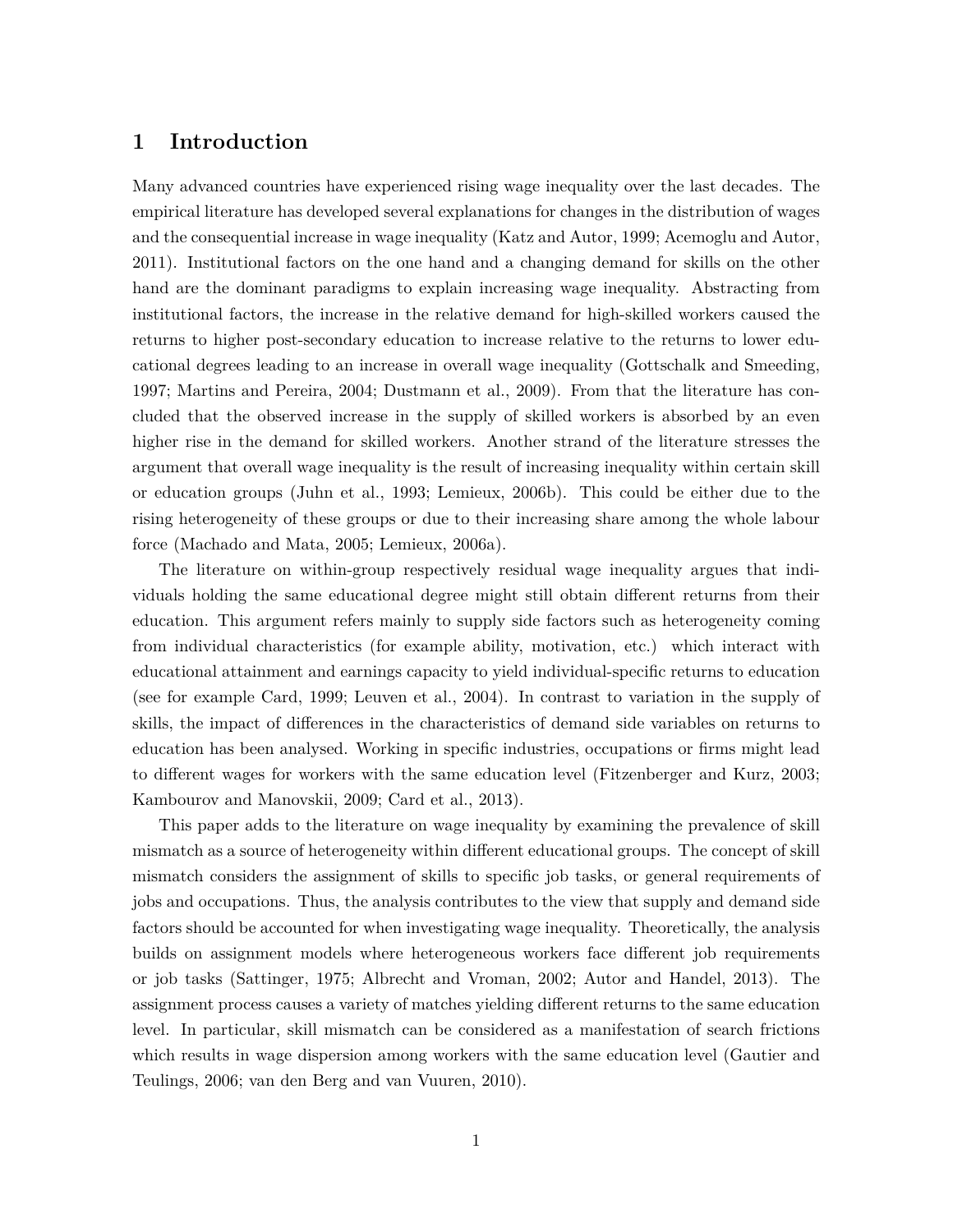The specific research interest of this paper is to examine whether there is a link at all between skill mismatch and the wage inequality within different education groups and how this relationship evolves over time. In particular, for university graduates the possibility of overeducation can be seen as a risk, since their investment in education would not pay off completely compared to the situation where job requirements are fully met. On the other hand, vocational education comprises more specific skills which bears higher risks not to find an adequate employment compared to an endowment with more general skills (Wolter and Ryan, 2011).

Based on worker self-assessment two types of skill mismatch are considered in this paper. First, mismatch is specified if a worker does not meet the job requirements either with respect to the formal education level or with respect to her training occupation respectively field of study. This captures a broad scale of market frictions. As a second type, overeducation specifically for university graduates is defined as a mismatch, i.e. the job's required formal education level is lower than the actually attained university degree.

The analysis implicitly assumes a sub-optimal assignment of some workers to jobs which do not fit their formal educational attainment or their occupational skills. Technological shocks and changes in the education system might have a general impact on the incidence of such mismatches and on the possibility of subsequent adjustment processes. Some workers are thus systematically more likely to be affected by the impact of skill mismatch on their wage. Furthermore, as the paper focuses on differences between education groups, the substitutability between older and younger workers might be relevant (Card and Lemieux, 2001). Therefore, the analysis considers not only effects over time but also across birth cohorts.

The implications from higher within-wage inequality due to skill mismatch for overall wage inequality are a priori ambiguous. First, higher wage dispersion within an education group could either increase, decrease or have no effect on the mean wage in the group. Second, a change in the mean wage has different implications for overall wage inequality depending at which education level the change occurs. In order to investigate the contribution of skill mismatch on wage inequality, I apply estimation methods which account jointly for the wage inequality between and within different education levels. First, the estimation of variance components generally informs about the importance of mismatch for between- and withingroup inequality. Second, variance function regressions reveal the impact of mismatch on both types of wage inequality for each education group.

The results demonstrate a considerable role of general skill mismatch as a contributing factor to wage inequality. The contribution of education to wage inequality is higher among mismatched workers compared to matched workers across year groups and birth cohorts. Differences in wage inequality due to general skill mismatch are predominant among the group of university graduates. The second part of the analysis focuses therefore on the impact of overeducation as a specific measure for skill mismatch on wage inequality among university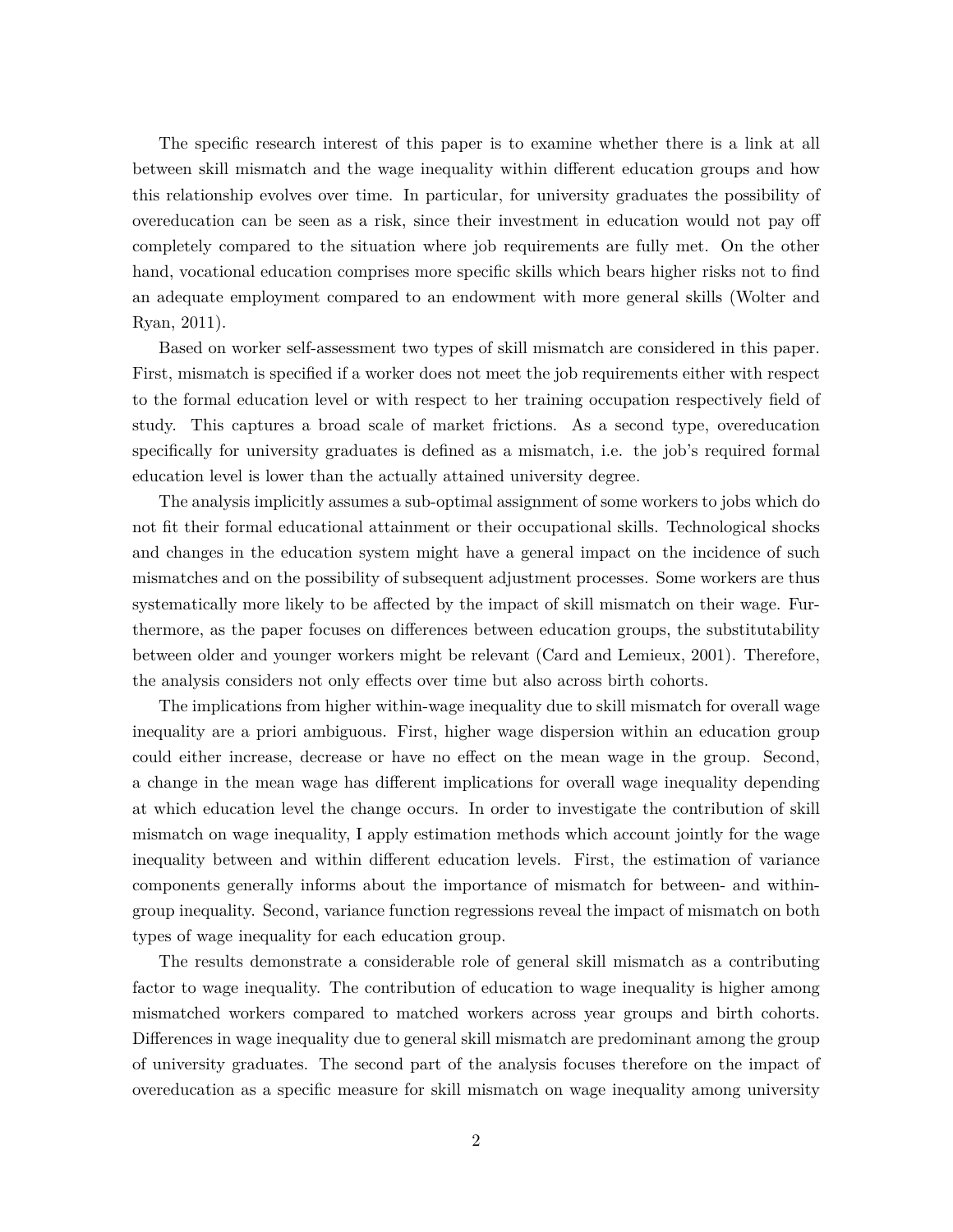graduates. The empirical analysis reveals two sources of within-group wage inequality. First, overeducated university graduates receive significant lower returns to education. Second, among mismatched university graduates wage dispersion is significantly higher compared to matched university graduates. The are no considerable differences between matched and mismatched regarding the contribution to changes in wage inequality over time. For younger birth cohorts differences in wage dispersion between matched and overeducated university graduates are lower.

This paper combines the literature on wage inequality with the empirical literature on the incidence and consequences of skill mismatch (see Leuven and Oosterbeek, 2011, for a review). Empirical analyses in that field mainly study the case of overeducation. As a main finding, overeducated individuals receive smaller wage returns compared to individuals whose educational attainment meets the job's requirements. Several studies provide evidence for the mean returns of under- and overeducation in the German context (Daly et al., 2000; Bauer, 2002; Büchel and Mertens, 2004; Kleibrink, 2013). However, the empirical implications of skill mismatch for wage dispersion have been so far rarely investigated. A review by Hartog (2000) points out that the changes in the dispersion of skill supply and skill requirements explain changes in the wage inequality for Portugal between 1982 and 1992. The study by Green and Zhu (2010) shows for the UK an increasing dispersion of returns to higher education related to rising incidence of overeducation during the 1990s and 2000s.

The paper is structured as follows. Section 2 gives a review of the literature on withingroup inequality and its results. Section 3 describes the data source, defines the applied measures of skill mismatch and presents the incidence of skill mismatch and its implication on wages. The econometric approach is described in section 4 and estimation results are presented and discussed in Section 5. Conclusions are drawn in Section 6.

### **2 Theory and evidence on wage inequality**

As skills are incorporated in formal education, an important strand of the literature on wage inequality investigates changes in the supply and demand related to different education levels. Wage inequality can either increase because the returns to a certain educational degree increase, or because the wage dispersion within an education group increases. The studies which are reviewed in the following stress the importance of within-group inequality and especially the question why wage inequality within education levels might exist. The review does not incorporate the discussion on labour market institutions such as unions, minimum wages, or the schooling system and their influence on wage inequality.

Much of the increasing wage inequality in the US since the 1990s is due to an increasing dispersion at the upper part of the wage distribution. Autor et al. (2005) show that top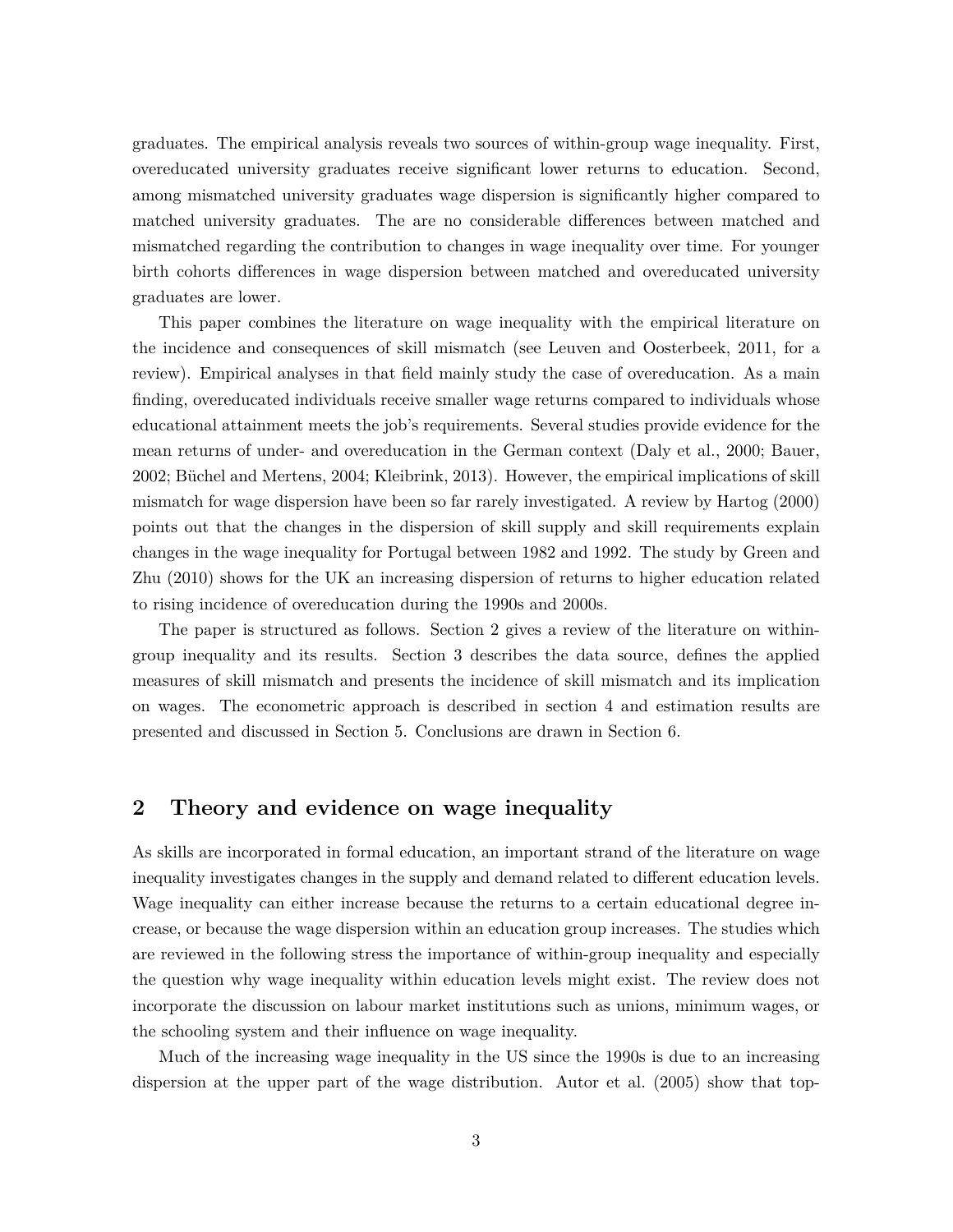end residual wage inequality has been relatively increasing since the late 1980s. In line with this finding, Lemieux (2006a) shows that predominantly the within-group dispersion among highly educated has increased. According to Lemieux (2006b) the increasing dispersion of unobserved skills contributes to rising wage inequality. Unobserved skills are more dispersed among more educated individuals which in turn raises overall wage inequality through higher achievement rates in education. The results are based on a decomposition of the variance term of education in both studies.

In the European context, Budria and Telhado-Pereira (2011) show that for tertiary educated workers wage dispersion is higher and has increased faster since the mid 1980s in several countries. The evidence for Germany is mixed. Only for the lower secondary education category the difference in the returns between the 90th and the 10th quantile is significant. Over time dispersion in the lower secondary education category remained the same while it decreased for upper secondary education and exhibits no trend for tertiary education. Machado and Mata (2001) investigate how an additional year of schooling contributes to the dispersion within educational categories. For Portugal they find that this dispersion has increased between the 1980s and the 1990s. Hartog et al. (2001) confirm this result but suggests that the dispersion of workers with secondary education has grown more substantially than for tertiary education. Machado and Mata (2005) additionally investigate the link between workers' heterogeneity within the same education and a rising overall wage inequality. As more educated workers display higher wage dispersion throughout the period, their increasing share leads to an increase in wage inequality even if the dispersion of returns remains the same over time.

Explanations for the empirical findings on wage inequality can be derived from factors which constitute the supply side or the demand side of the labour market. Looking at the supply side, wage differences among workers with the same formal education can be related to individual factors causing heterogeneity in returns to educations (Card, 1999). As these factors such as ability, motivation or family background are relevant for the worker's productivity, they are inducing individual-specific earning capacities given the educational degree. Leuven et al. (2004), for example, investigate wage differentials resulting from differences in the relative supply of cognitive ability. Taber (2001) relates variations of the college premium to an increasing demand for unobserved skills. Kambourov and Manovskii (2009) explain within-group wage inequality by heterogeneity in occupation-specific human capital. As occupation-specific skills are not fully transferable, workers' mobility across occupations lead to heterogeneity in occupational experience and thus to wage differentials for individuals of the same education-age group.

Apart from supply side factors which are measured by individual characteristics, wage differentials can be a result of differences in the wage setting process on the demand side of the labour market. A study for Germany by Fitzenberger and Kurz (2003) indicates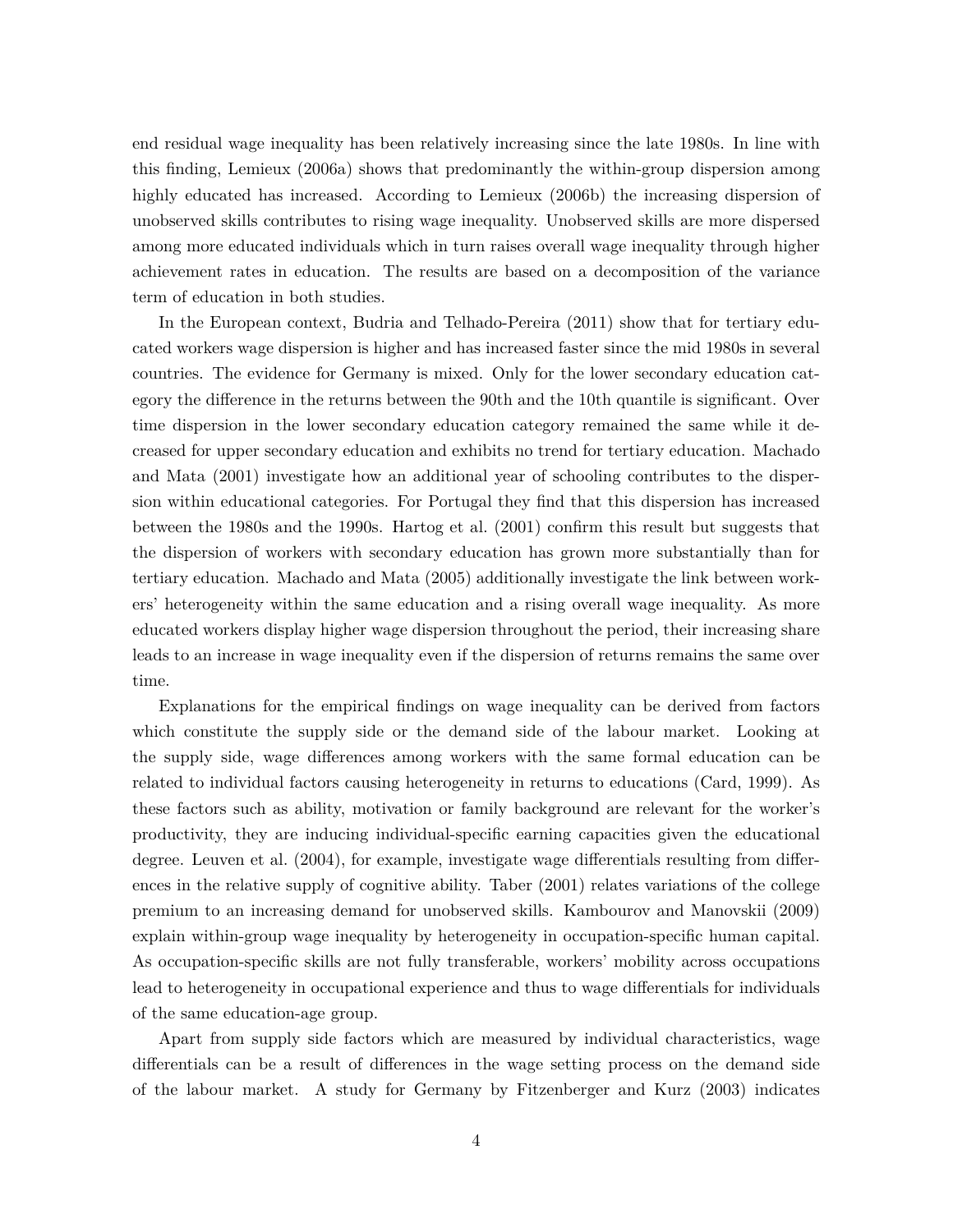a relationship between human capital and wage differences across industries over the period between the mid 1980s and the mid 1990s. Inter-industry wage differences can be explained by efficiency wage considerations of firms (Krueger and Summers, 1988). Specific human capital might cause some firms to pay wages above the market clearing value to retain workers. Other studies confirm the importance of firm heterogeneity in explaining wage inequality, especially because higher paid workers tend to be sorted to higher paying firms (Abowd et al., 1999; Card et al., 2013).

A recent literature strand studies the task content of jobs or occupations to attain a more subtle view on how technological change affects the demand for skills and thus wage inequality (Acemoglu and Autor, 2011; Firpo et al., 2011; Autor and Handel, 2013). This literature explicitly conceptualises the link between job requirements on the demand side and human capital as a characteristic of the supply side. Wage differentials are a result of an assignment process of skills to job tasks, while skill groups differ in their comparative advantage across tasks and thus receive different returns from performing a task.

Therefore, within-group wage inequality might be the consequence of an assignment process on the labour market which produces a variety of matches between supply and demand (Sattinger, 1975). Albrecht and Vroman (2002), for example, model skill differences across workers and different skill requirements across jobs to explain the increases in wage inequality between low skilled and high skilled workers. The search and matching literature discusses assignment processes of workers to jobs in the specific context of imperfect labour markets due to search and information frictions (Shimer and Smith, 2000).

This analysis builds on the theoretical foundation of the search and matching literature. Their models can be used to illustrate the incidence of skill mismatch and its relation to wage inequality. Workers with the same education level receive different remuneration due to search frictions on the labour market (Gautier and Teulings, 2006; van den Berg and van Vuuren, 2010). In this respect, skill mismatch can be considered as a manifestation of search frictions. Sub-optimal job matches arise due to workers' opportunity costs associated with searching for the perfect job match. Search frictions prevent quick adjustments as workers are not able to change their job immediately. Dolado et al. (2009) consider skill mismatch transitory leading to job-to-job transitions which in turn contribute to equilibrium wage inequality.

# **3 Incidence for skill mismatch and its implications on wages on the German labour market**

The empirical analysis is based on a sample taken from the German Socio-Economic Panel Study (SOEP).<sup>1</sup> The SOEP is a nationally representative survey of German households which

<sup>&</sup>lt;sup>1</sup>For details on the SOEP, see Wagner et al.  $(2007)$ .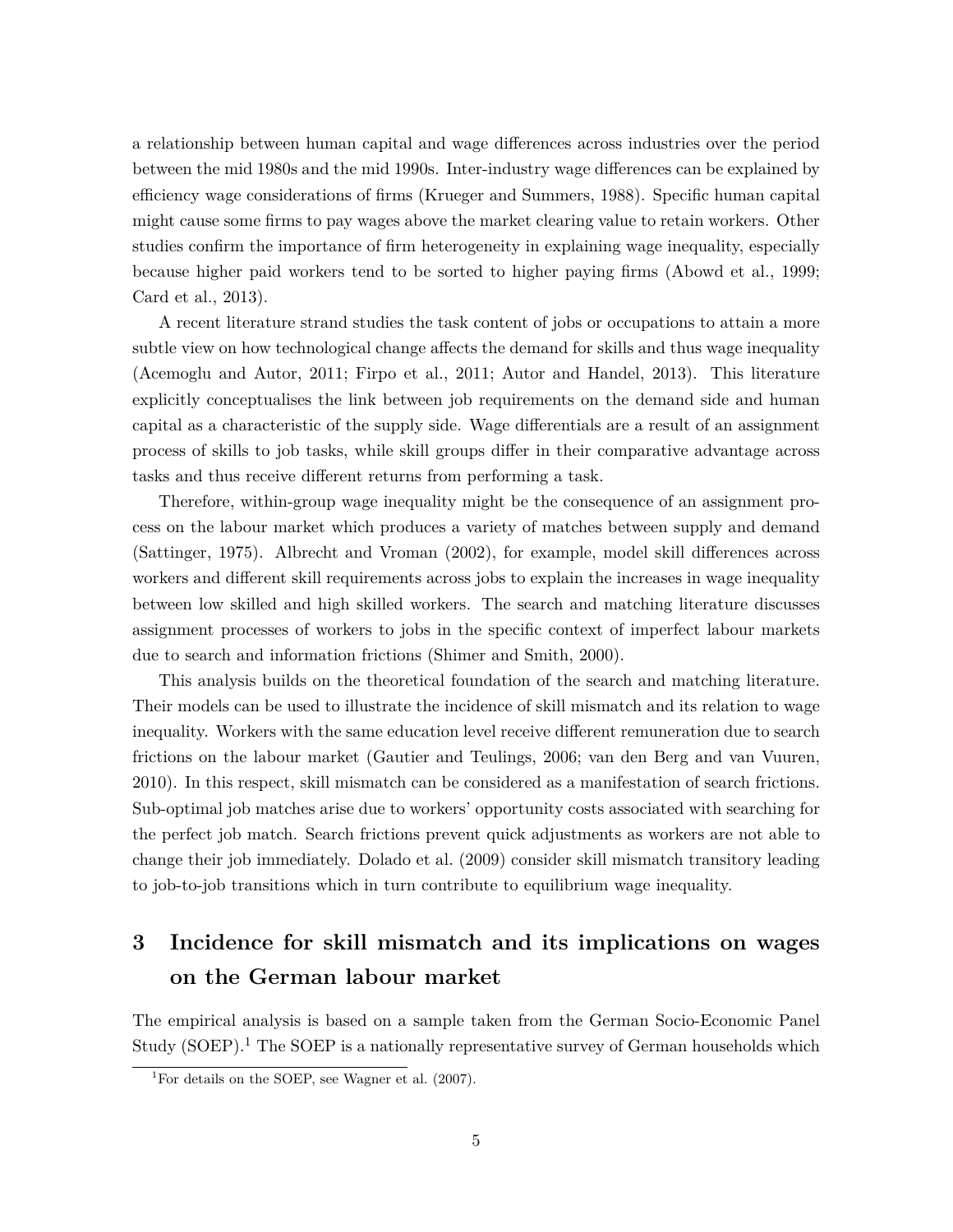is conducted annually. The analysis focuses on West Germany over the years 1984 to 2011. The sample is restricted to males who are between 25 and 60 years old within each cross section.<sup>2</sup> The dependent variable is the logarithm of hourly real wage. It is obtained using information on monthly earnings and weekly working hours. To avoid extreme outliers, I exclude individuals that have a wage below the 1st percentile and above the 99th percentile of the wage distribution. The sample is furthermore restricted to dependent workers in order to make sure that the notion of mismatch applies to a sufficiently homogeneous type of employment relationship.<sup>3</sup>

Several papers study the role of a change in the educational composition of the labour force on overall wage inequality (Machado and Mata, 2005; Lemieux, 2006a; Autor et al., 2008; Lindley and Machin, 2011). A considerable expansion of one education group most likely leads to an increase in the heterogeneity within this group, because differences in school quality or differences in ability become more relevant. Apart from other factors, this might per se translate into an increase in wage inequality within this education group (and could in turn simultaneously induce a decrease in wage inequality for a diminishing education group). As this paper focuses primarily on wage inequality within education groups, it is thus important to also consider the magnitude of impact (i.e. the size of the relative share) of each education group on overall wage inequality. For the analysis, I define five education groups which entail different sets of skills relevant for the labour market and which are likewise fairly homogeneous with respect to remuneration of these skills.<sup>4</sup>

Figure 1 depicts the share of education levels for several birth cohorts starting with individuals who were born between 1940 and 1944 until the birth cohort of those born between 1970 and 1979. The bin width measures the size of the cohort indicating the larger cohorts four, five, and six in our sample as the baby boomers of the mid 1950s until mid 1960s in West Germany.

Overall, the labour force has not changed considerably, as consecutive cohorts do not bring in different mixes of education levels. The uppermost segments for example depict the share of university graduates in each cohort. This share has only increased moderately over the consecutive cohorts from almost 20 percent for the oldest cohort to 24 percent for the recent cohort. Some changes can also be found for the workers holding a vocational degree. While the share of those who previously obtained a lower or middle secondary school degree

<sup>2</sup>The analysis excludes females, as it is expected that wage inequality is considerably related to the selective labour supply of this group. Until now, there is no convincing econometric treatment to account for selection at different points in the distribution (see for a discussion Huber and Melly, 2015).

<sup>3</sup>This sample restriction also excludes civil servants.

<sup>4</sup>This definition of education categories for Germany is common in the literature. I distinguish firstly workers who do not have a vocational degree, secondly workers with a vocational degree who hold a degree from lower or middle secondary school, thirdly workers with a vocational degree who hold a degree from upper secondary school, fourthly master craftsman which represent workers with a higher vocational qualification, and fifthly workers with a university degree, comprising graduates from university and applied university.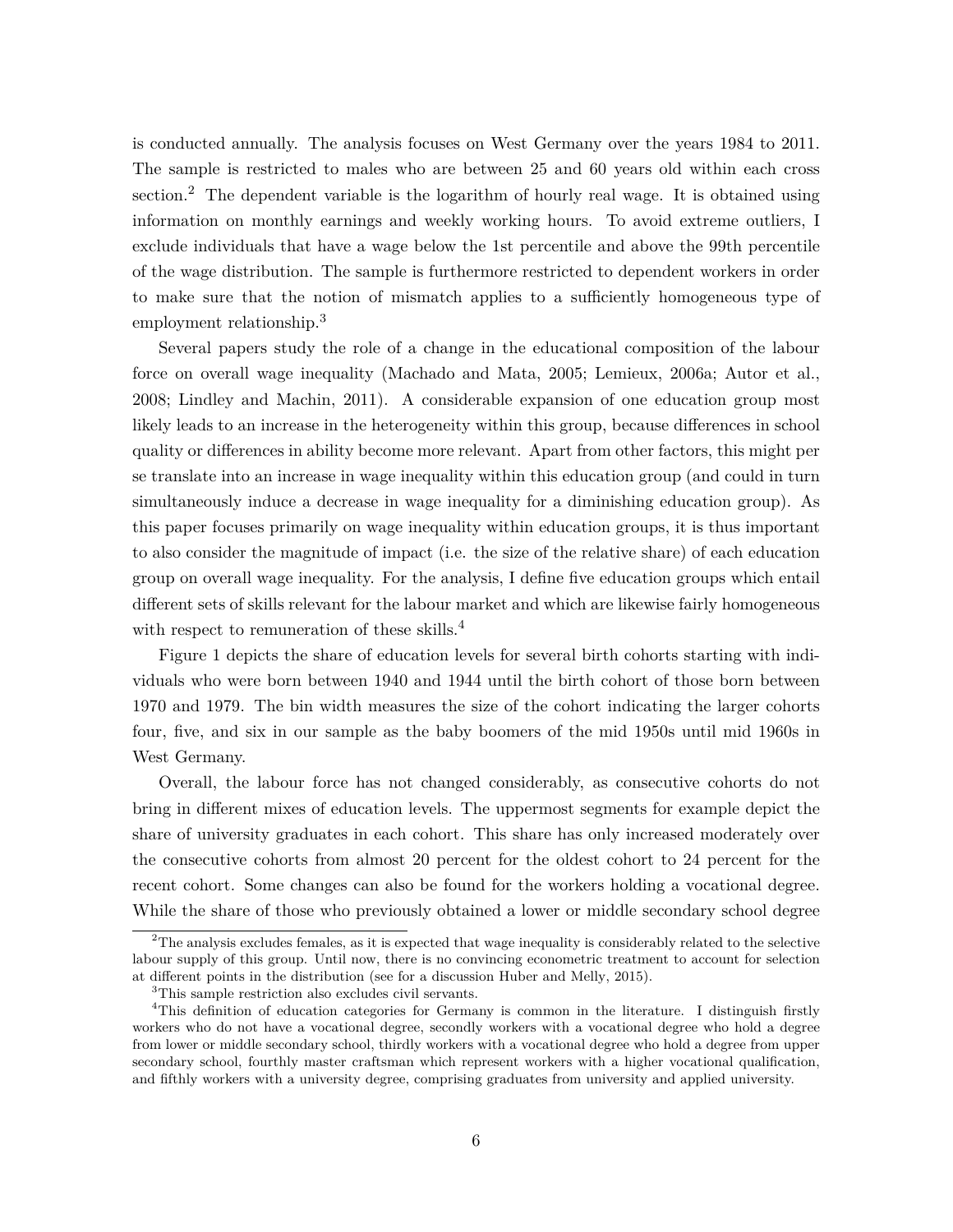(vocational) decreases, the share of workers combining a vocational degree with an upper secondary school degree (HS + vocational) increases over cohorts.

This analysis uses two distinct measures of skill mismatch on within-group wage inequality. For both measures I use the direct evidence from the SOEP data which is based on workers' self-assessment. Workers can be mismatched to the skill requirements in two ways. Either they hold a job which requires training in an occupation respectively field of study which they have not been trained for or the job requires a different formal educational level than the worker has attained. The first skill mismatch variable compares the group of workers which match to the skill requirements of their job in both dimensions with the group of workers who do not match to the skill requirements in at least one dimension. Although the characteristics of mismatches in this comparison could be quite different, the measure gives the opportunity to generally examine differences in wage dispersion between matched and mismatched workers in the different education groups.<sup>5</sup>

The empirical literature on skill mismatch mainly studies the case of overeducation. Therefore, the second skill mismatch variable compares a job's required formal education level with the actually obtained education level of the worker. The variable depicts the mismatch only for university graduates to examine a preferably narrow comparison. Thus, the variable defines an university graduate to be overeducated if she works in a job which does not require a university degree. This group is compared to matched university graduates and all other education levels.

According to the literature the incidence of skill mismatch relates to certain determinants which also comprises that individuals may choose to work in an employment where they are mismatched. Generally, the groups of young workers, women, migrants and unmarried workers are more likely to be overeducated (Leuven and Oosterbeek, 2011). Furthermore, empirical findings suggest that less able workers are more likely to become overeducated. For example Chevalier and Lindley (2009) find a negative correlation between the unobserved ability and the incidence of overeducation in the UK, while Büchel and Pollmann-Schult (2004) find for German workers holding a vocational degree a negative effect of school grades on the probability of being overeducated. For university graduates, the incidence of overeducation is found to be varying across field of studies (Berlingieri and Erdsiek, 2012) and by the quality of the university (Robst, 1995; McGuinness, 2003).

Sicherman and Galor (1990) argue that individuals might choose a job where they are overeducated if in this job the probability of promotion is higher. This argument indicates

<sup>5</sup>Generally, all education categories can exhibit both dimensions of skill mismatch, so there should be no systematic accumulation of a specific type of mismatch in a specific education category. With respect to the match in formal education, the measure includes two patterns of mismatch: the case of overqualified workers who hold a higher education degree than required and the case of underqualified workers who hold a lower education degree than required. Per definition, there are no underqualified workers among university graduates and there is no case of overqualification in the group of the least educated workers.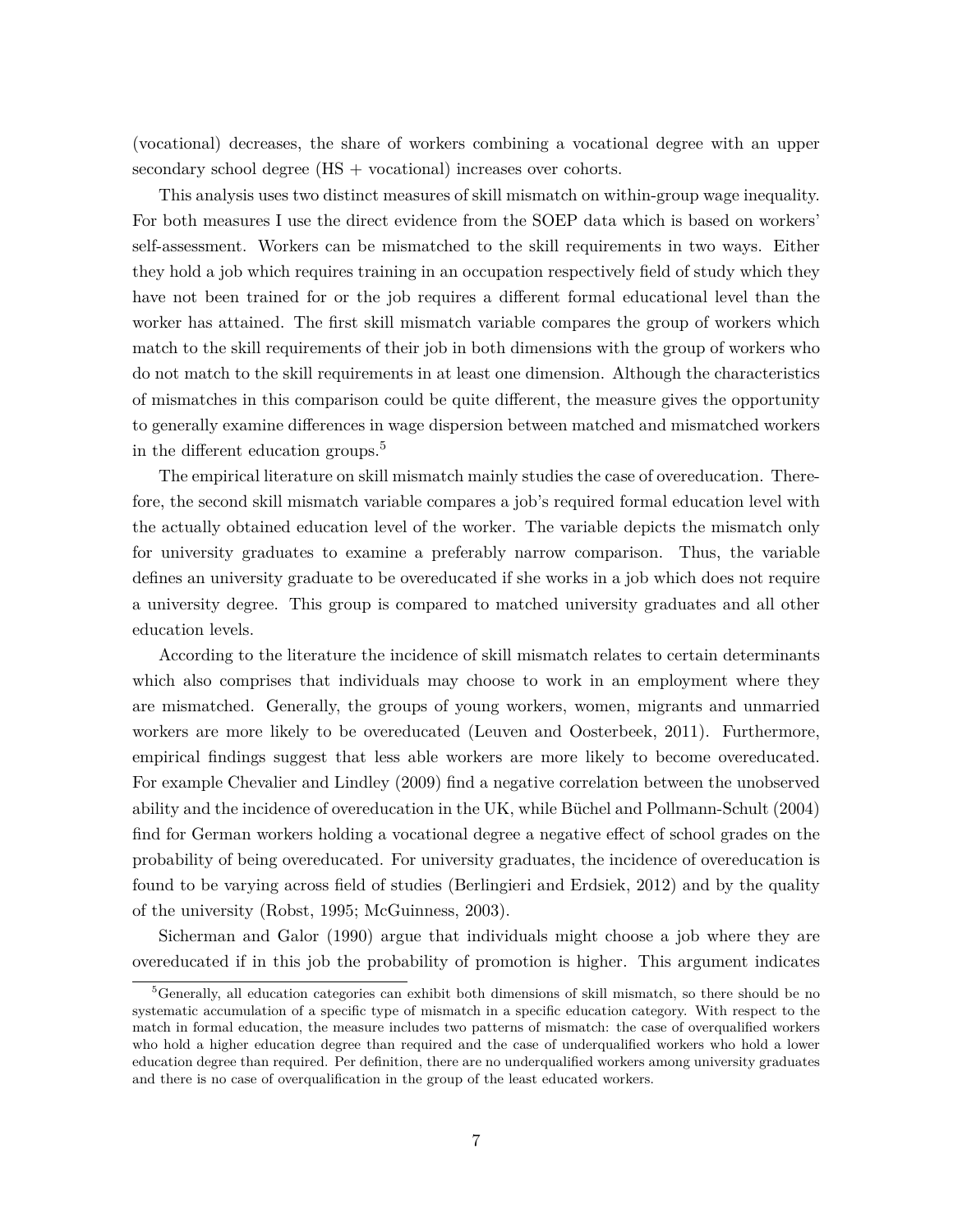that mismatch is only a temporary state during the career. Empirical studies, however, find overeducation to be rather persistent over the career (Rubb, 2003; Mavromaras and McGuinness, 2012). In particular, if workers are mismatched at the beginning of the career, the probability to change afterwards to adequate employment positions is considerably low (Baert et al., 2013). For Germany, Bauer (2002) reports that only 16 percent change their mismatch status.

Given the evidence on determinants on overeducation the following paragraphs present descriptive statistics to assess how different the groups of matched and mismatched workers are and whether there are changes over time. Table 1 illustrates the incidence for mismatch across year groups and birth cohorts. Column (1) presents the share of general mismatch among all workers. An increasing number of workers are in a job which fits to their learned occupation, respectively their field of study, and their attained education level. This trend is visible across year groups and across birth cohorts. A very tentative interpretation could be that the matching process on the labour market has improved over time. Furthermore, younger birth cohorts could be increasingly educated and trained in alignment with the existing demand on the labour market.

Column (2) depicts the degree of overeducation among the group of university graduates in the sample across year groups and birth cohorts. Different from the incidence of general skill mismatch, the prevalence of mismatch is low, not exceeding a share of about 20 percent. Also the pattern over time and cohorts is different from the case of general skill mismatch, depicting the highest incidence of overeducation for the middle year groups and cohorts. This finding might be related to baby boomer cohorts in our sample (those who were born between 1955 and 1979) who have increasingly attained higher education levels compared to their antecessors. In reaction, this increase in the relative supply of higher educational attainment might have led to an increasing number of university graduates in positions for which they are overeducated.

Table 2 presents the incidence for skill mismatch across age, education and occupation groups. General skill mismatch within different education levels appears quite diverse. Workers with a higher education level are generally less likely to be in a mismatched position. The differences range from a share of 28 percent of mismatched workers among university graduates to a share of 90 percent among those who have no post-secondary education degree.

There are not many differences across age groups with respect to either general skill mismatch or overeducation. The share of general skill mismatch is fairly stable over the lifecycle. The oldest age group depicts with 14 percent the lowest share of overeducated workers which gives a slight indication towards a resolution of mismatch due to overeducation over the life-cycle. $6$ 

<sup>&</sup>lt;sup>6</sup>This finding does not change when the share of mismatched workers across age groups is considered separately for each cohort.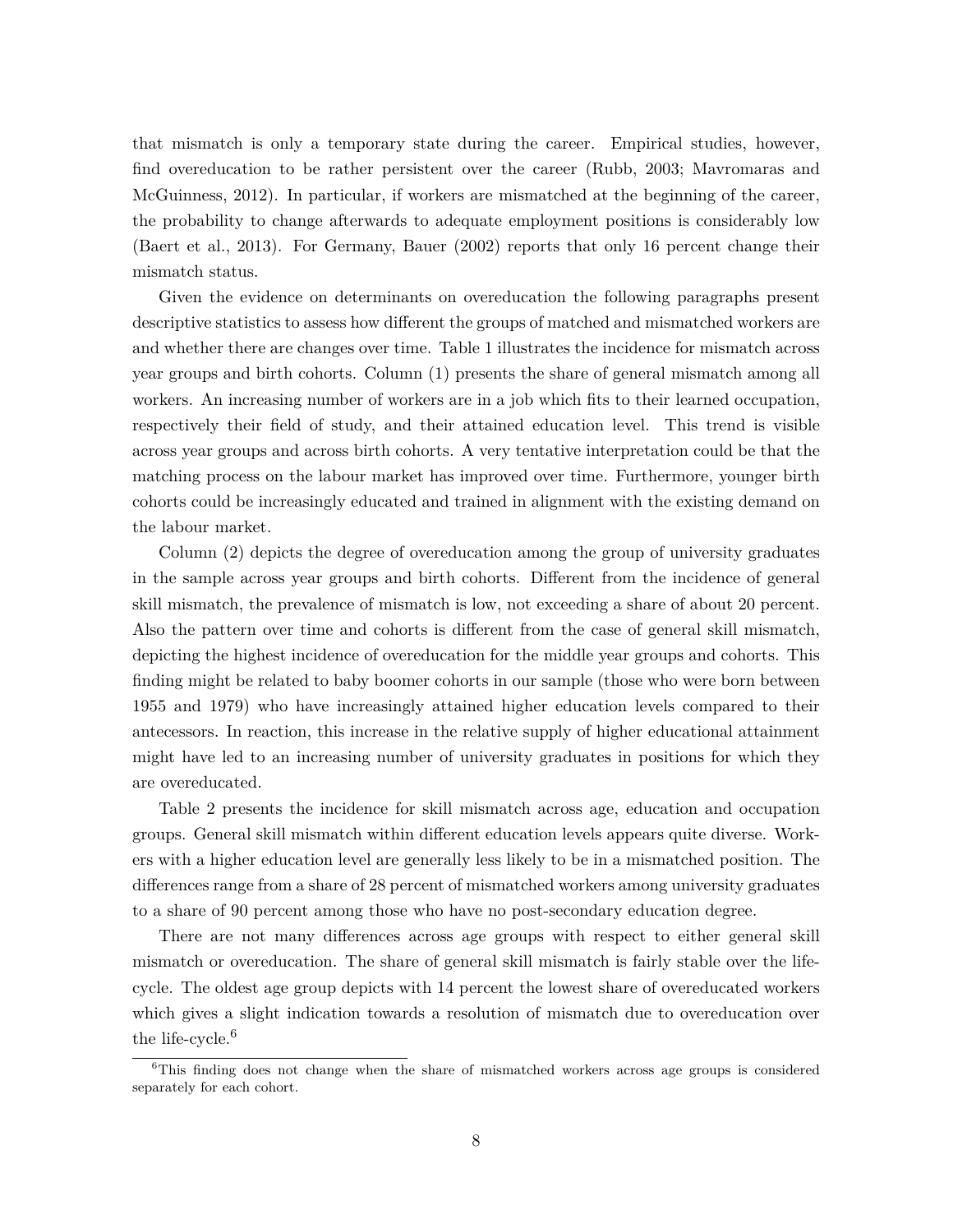Due to shortages in supply and changes in demand, skill mismatch might be differently prevalent in occupations. Table 2 provides the shares of mismatched and overeducated workers across occupation groups at the one-digit level. General skill mismatch is predominant among plant and machine operators as well as among workers in elementary occupations. With regards to the prevalence of overeducation, there is much more heterogeneity across occupation groups. Whereas legislators, senior officials, managers and professionals are mainly matched, overeducation is predominant in service and industry occupations.

Tables 3 and 4 show descriptive evidence for differences in wages with respect to general mismatch and overeducation. With regard to differences across year groups and birth cohorts, mean wages are systematically lower for the group of generally mismatched workers as well as for the group of overeducated workers compared to their matched counterparts. This mean wage difference though does not change over year groups or cohorts for both measures of mismatch.

Table 3 shows, as expected, that mean wages are increasing with the education degree. Interestingly, the mean wage differences between mismatched and matched workers varies across education categories. While among workers with a vocational or a university degree mean wages are lower for the mismatched group, it is higher among workers with an high school degree and vocational degree, mastercraftsman or for workers with no upper secondary degree.

Descriptive evidence on the dispersion of wages measured by the standard deviation reports education as an unambiguous source of differences between matched and mismatched workers. Regarding the group of generally mismatched workers in table 3, for each education category wage dispersion is higher compared to the group of matched workers. Likewise, wage dispersion in table 4 is higher among the group of overeducated workers for each year group and cohort.

Given the variation in the incidence of skill mismatch over time and across cohorts, the question remains to what extent skill mismatch explains variation in the returns to education. For each education group, skill mismatch is expected to contribute to within-group inequality, as mean wages differ between matched and mismatched workers according to the descriptive evidence. Furthermore, wage dispersion is higher within the group of mismatched workers. A higher dispersion in the productivity, due to the fact that a worker's skills does not meet the requirement of job, leads to a higher dispersion in the wage. Likewise, higher search frictions among mismatched workers cause a higher dispersion in reservation wages and thus more variation in actual wages.

The implications from higher within-wage inequality due to skill mismatch on overall wage inequality are conceptually unclear. First, higher wage dispersion within an education group could either increase, decrease or have no effect on the mean wage in the group. Second, the influence of changes in mean wages on overall wage inequality depend on the education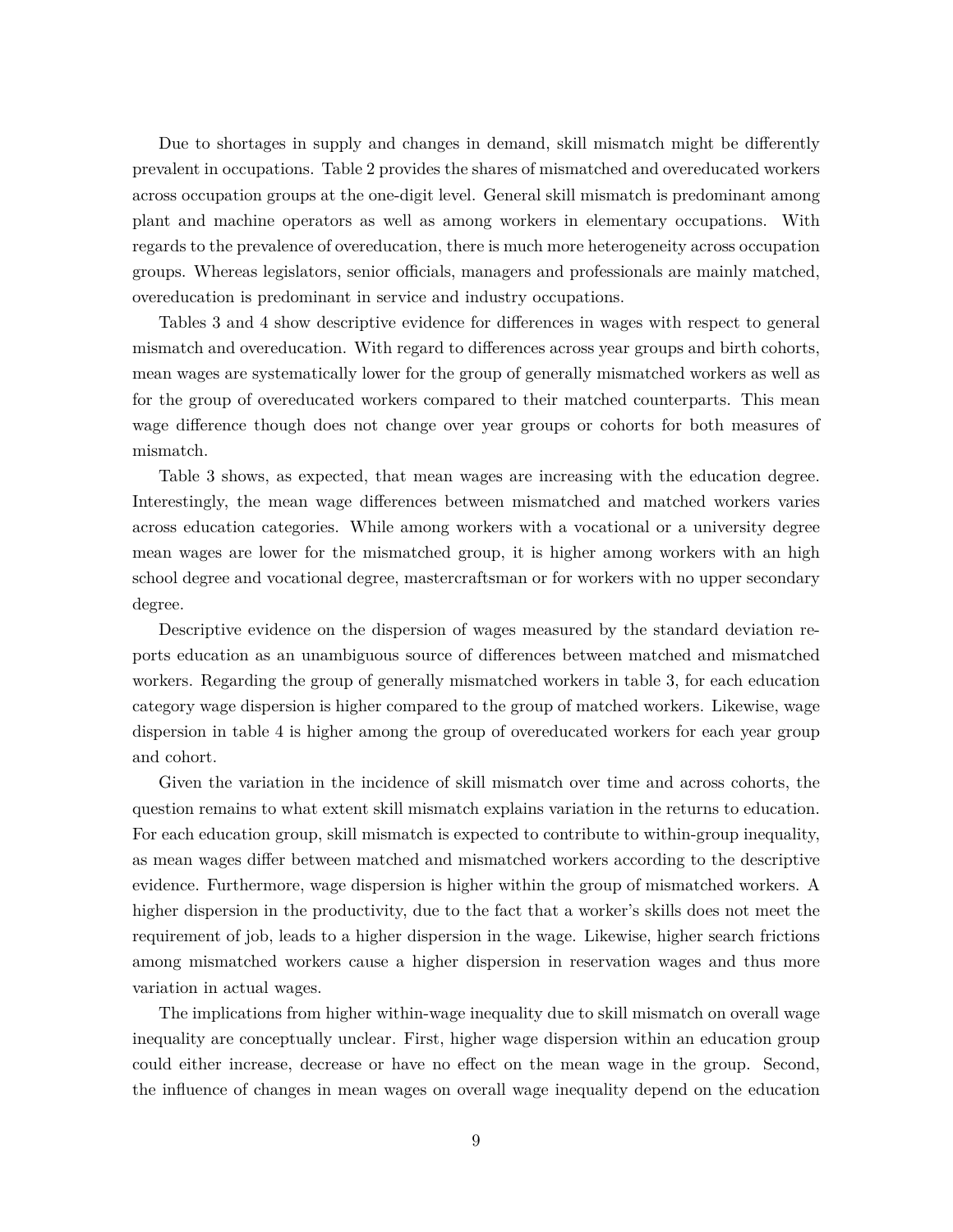level. An increase in the mean wage of workers with the lowest education level would decrease overall wage inequality, ceteris paribus. In contrast, a rising mean wage for the highest education level would increase overall wage inequality, ceteris paribus. Thus, the following analysis investigates the importance of skill mismatch jointly for between-group and within-group inequality and the variation across different education groups. Furthermore, the analysis examines whether the relationship between skill mismatch and returns to education is changing over time and across cohorts and thus gives an explanation for changes in within-group wage inequality.

### **4 Econometric approach**

To assess the impact of skill mismatch on within-group wage inequality, the paper applies two different econometric approaches. First, the analysis explores the contribution of education to overall wage inequality using a variance component model. The goal is to examine how education levels differently contribute to wage inequality for the group of matched and the group of mismatched workers.

The variance component model applied in this paper mainly builds on the analysis of Lemieux (2006b). To capture dispersion in the returns to education for workers with the same degree, a random coefficient model is assumed

$$
y_{it} = \alpha_t a_i + \beta_t b_i E_i + \gamma_t c_i \mathbf{X}_i + u_{it} \tag{1}
$$

where the log wage  $y_{it}$  is a linear function of unobserved ability  $a_i$ , education  $E_i$ , a quadratic experience term  $X_i$ , and a term  $u_{it}$  capturing measurement error. The random coefficient model assumes that person-specific returns  $b_i$  and  $c_i$  exist besides mean returns to education and experience,  $\beta_t$  and  $\gamma_t$ . Under the assumption that the random effects  $a_i$ ,  $b_i$  and  $c_i$  are uncorrelated and have a mean of one, the expected value of equation 1 conditional on observables yields the common Mincer-type regression:

$$
E(y_{it}|E_i, X_i) = \alpha_t + \beta_t E_i + \gamma_t X_i.
$$
\n<sup>(2)</sup>

This equation explains the influence of education on the level of wages assuming that all individuals receive the same returns from education and experience. Taking the conditional variance of wages leads to an equation which models the influence of returns to education and experience on the dispersion of wages: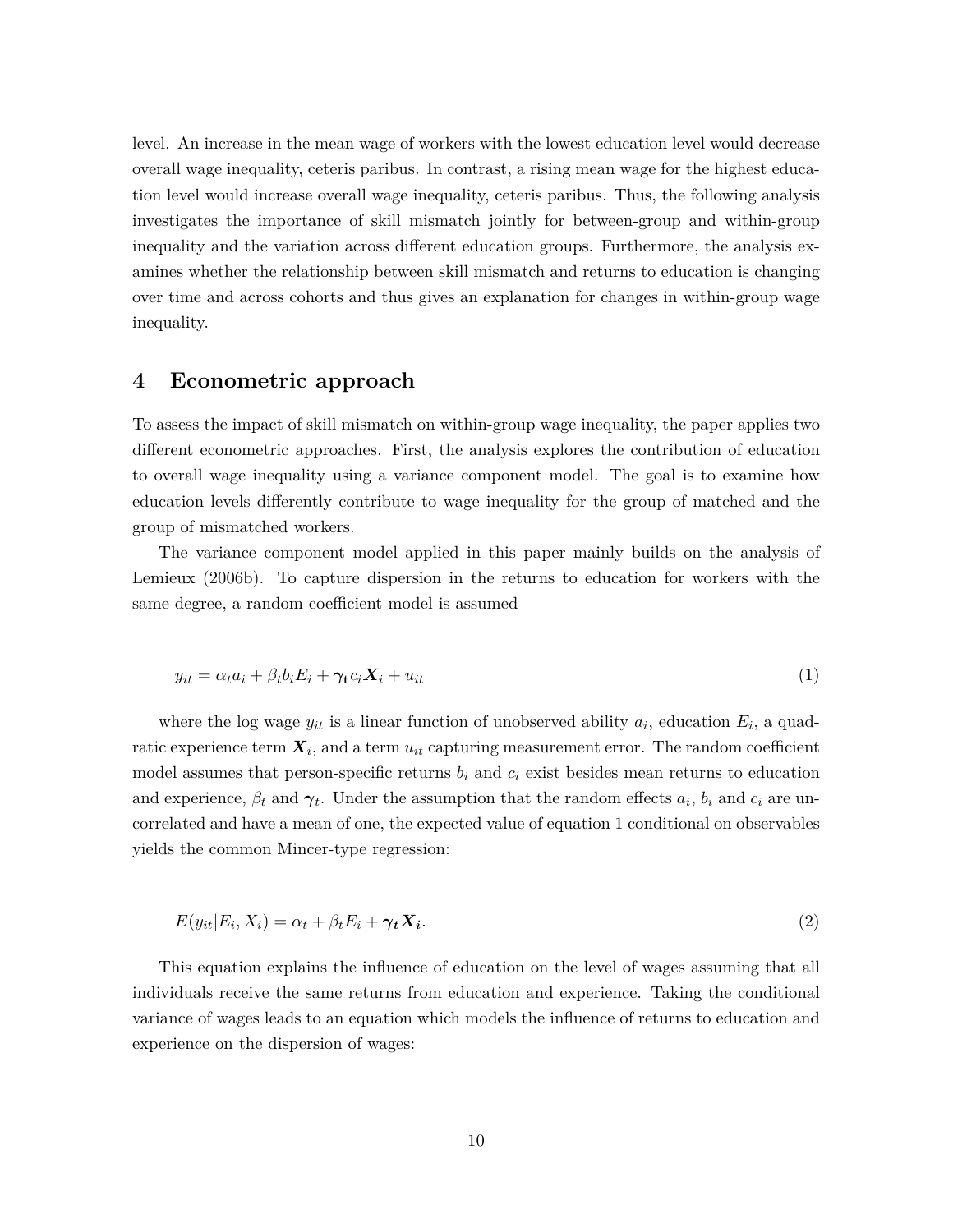$$
Var(y_{it}|E_i, X_i) = \alpha_t^2 \sigma_a^2 + \sigma_b^2 \beta_t^2 E_i^2 + \sigma_c^2 \gamma_t^2 X_i^2.
$$
\n(3)

Equation 3 exhibits the variance component  $\sigma_a^2$  for unobserved ability, as wells as  $\sigma_b^2$ and  $\sigma_c^2$ , which represent the person-specific part of the returns to education and experience, respectively. To identify the parameters of equation 3, I follow the proposition by Lemieux (2006b) to jointly estimate the conditional mean and the variance equation by non-linear least squares on the basis of the methods of moments. As the interest of the analysis lies in the differential impacts of skill mismatch, the following equation system is separately estimated for  $m = \{0, 1\}$  subgroups defining the group of mismatched and the group of matched workers:

$$
y_{itm} = \alpha_{tm} + \beta'_{tm} \mathbf{E}_{im} + \gamma'_{tm} \mathbf{X}_{im} + u_{itm}
$$
\n<sup>(4)</sup>

$$
r_{itm}^2 = \alpha_{tm}^2 \sigma_{am}^2 + \sigma_{bm}^2 \beta_{tm}^2 E_{im}^2 + \sigma_{cm}^2 \gamma_{tm}^2 X_{im}^2 + v_{itm}.
$$
\n(5)

Equation 4 fits the expected mean of wages  $y_{it}$ , whereas equation 5 fits the expected variance of wages empirically represented by the squared residual  $r_{it}^2$ .

The second goal of the empirical analysis is to examine the dispersion in the returns to different education levels with respect to skill mismatch. The analysis therefore applies as a second econometric approach variance regression functions. Like in Lemieux (2006b), this approach implies to estimate a regression of the first moment and the second moment of log wages as shown in equations 6 and 7:

$$
y_{it} = \beta_{0t} + \beta'_{1t} E_i + \beta_{2t} match_i + \beta'_{3t} E_i * match_i + \beta'_{4t} X_i + \varepsilon_{it}
$$
\n(6)

$$
\rho_{it}^2 = \lambda_{0t} + \lambda'_{1t} E_i + \lambda_{2t} match_i + \lambda'_{3t} E_i * match_i + \lambda'_{4t} X_i + \eta_{it}. \tag{7}
$$

Unlike the variance component model, it is possible to assess the impact of each single regressor on the squared wage residual  $\rho_{it}^2$ . For this purpose, separate coefficients are independently estimated in the mean and variance regression. The estimation procedure applied in the paper refers to Western and Bloome (2009) who use a maximum likelihood approach. The estimates are obtained in a stepwise procedure. Firstly, the mean regression from equation 6 is fitted which provides the squared residuals  $\rho_{it}^2$ . Secondly, equation 7 is estimated by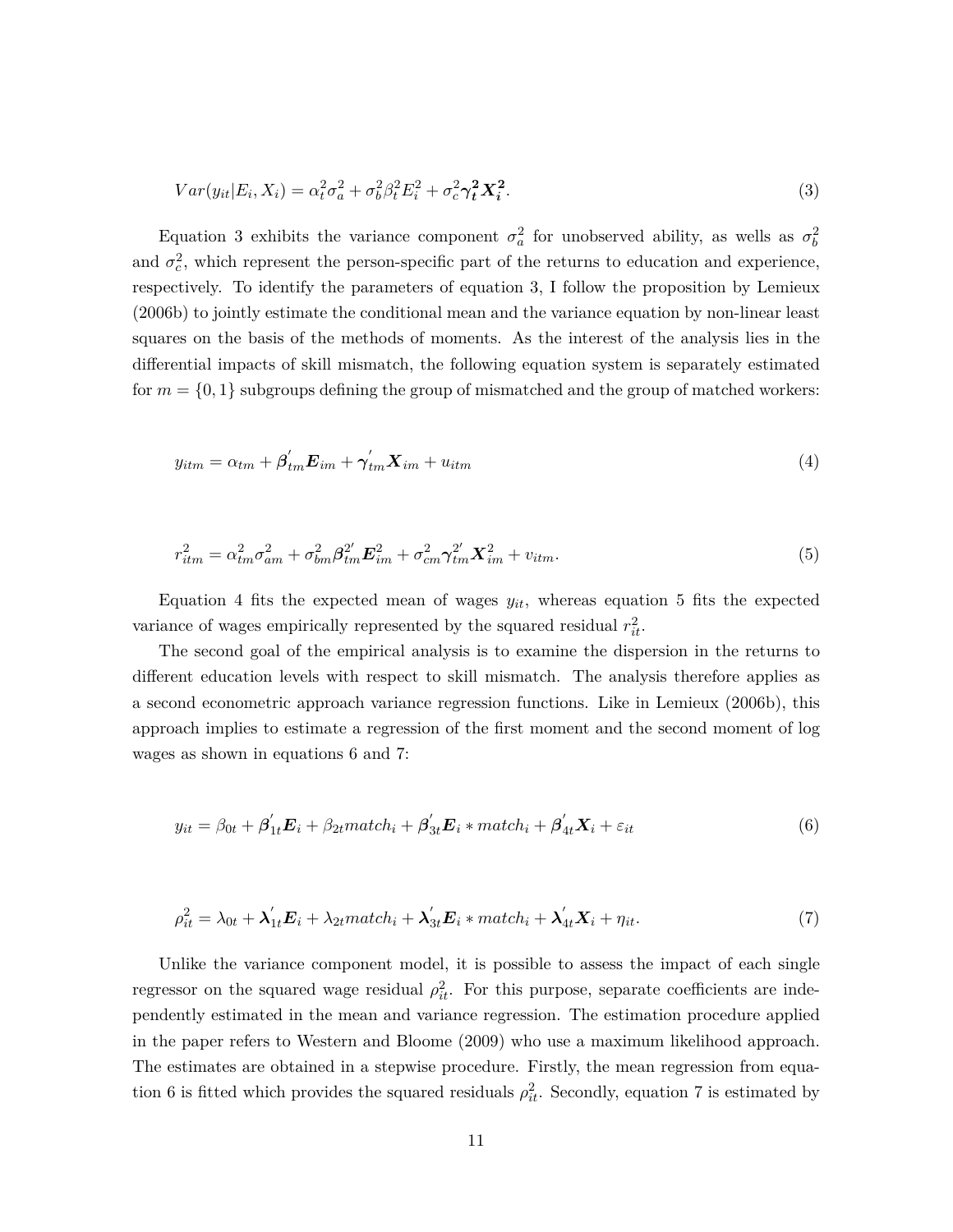a generalised linear model. This regression model allows to specify the dependent variable as gamma distributed which accounts for the positive right-skewed distribution of the fitted squared residuals.<sup>7</sup> From this regression, the expected value of the dependent variable  $\hat{\sigma}_i^2$ is derived. In a third step, the mean regression from equation 6 is re-estimated applying a weighted linear regression with weights  $\frac{1}{\sigma_i^2}$ . The updated residuals are used to evaluate each *i* individual's contribution to the log-likelihood:

$$
L(\boldsymbol{\beta}, \boldsymbol{\lambda}; y_i) = -0.5[log(\hat{\sigma}_i^2) + (y_i - \hat{y}_i)/\hat{\sigma}_i^2]
$$
\n(8)

Steps two and three are repeated using the updated estimated parameters for each iteration until convergence is achieved.

### **5 Estimation Results**

#### **5.1 Assessing the importance of skill mismatch for wage inequality**

The first part of the empirical analysis examines the importance of education determining wage inequality among matched and mismatched workers. The empirical analysis jointly fits the predicted wage in a mean equation and the squared wage residuals in a variance equation using education and age as explanatory variables according to equations 4 and 5.<sup>8</sup> Thus, the first equation models the wage variation between different education and experience groups, while the second equation explains wage dispersion within those groups. The estimated variance components for education and age in the second regression indicate their relative importance for the residual wage inequality. The estimations are conducted separately for matched workers and for mismatched workers who either hold a job which requires training in an occupation respectively field of study which they have not been trained for or a job which requires a different formal educational level than the worker has attained.

The estimates from the mean regression across year groups in the upper part of table 5 are as expected. Workers with no vocational degree have on average lower wage returns than the comparison group of workers which attained a lower or intermediary school degree and hold a vocational degree<sup>9</sup>. Workers with a high school degree combined with a vocational degree and master craftsmen exhibit similar wage premia compared to the base category. Finally,

<sup>&</sup>lt;sup>7</sup>The range of the expected value of the fitted squared residuals  $\rho_{it}^2$  is  $(0,\infty)$ . In order to map this to the range  $(-\infty, \infty)$  of the linear predictor of equation 7, I use a log link function.

<sup>&</sup>lt;sup>8</sup>The predicted wage and the squared wage residuals are derived from a OLS wage regression which uses a flexible specification of all interactions between education levels and the quartic polynomial of age.

<sup>&</sup>lt;sup>9</sup>This comparison group is chosen because workers with a vocational degree and lower or middle school degree are the predominant education group on the labour market. Furthermore, this group is the most balanced one in terms of the shares of matched and mismatched workers, as can be seen in table 2.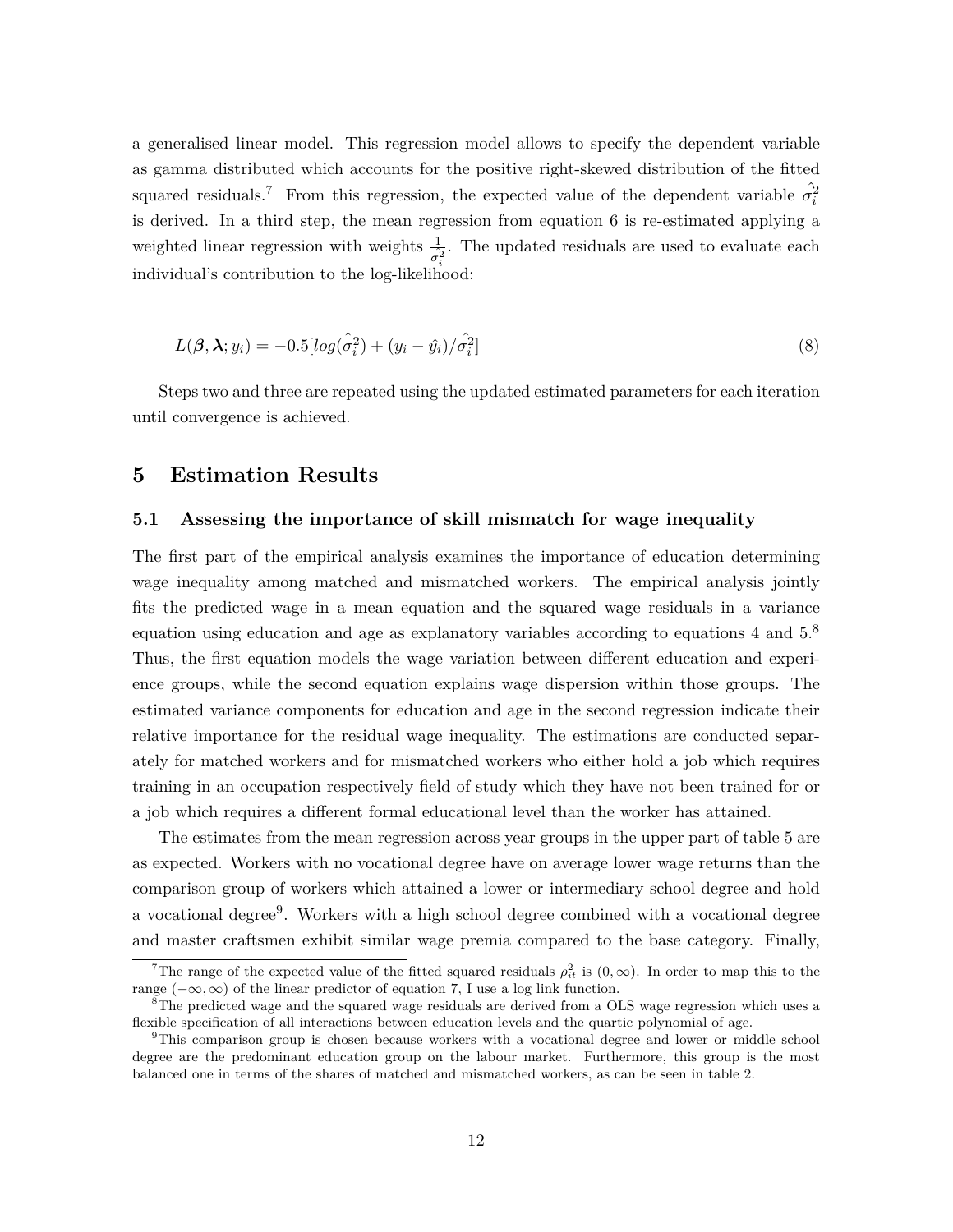university graduates receive the highest wage returns.

While the estimation results of the mean part of the regression are fairly similar for the groups of matched and mismatched workers across year groups, the estimated variance components indicate some differences between the two groups. The variance component for education among the group of mismatched workers is always significant, which is also the case for matched workers, except for the second year group. Furthermore, the magnitude of the estimates is quite high, indicating that education is an important determinant for wage inequality in both groups. However, for each year group the variance component of education among mismatched workers is higher compared to the group of matched workers. Thus, wage inequality due to education is different with respect to the incidence of general skill mismatch. A time trend for the education variance component is not visible. Only for the second half of the 1990s, wage inequality among matched and mismatched workers is considerably higher than for other periods. This finding might be a result of the joining of the East and West German labour markets after reunification. The variance component with respect to age is also mainly significant across year groups but lower in magnitude. Except for the first year group, the variance component for age is higher among the group of mismatched workers. Overall the results indicate that heterogeneity in the returns to education and experience is an explanatory factor for wage inequality within those groups while the magnitude of the relationship is higher among the group of mismatched workers.

Estimation results across birth cohorts in Table 6 confirm the results across year groups. The contribution of heterogeneity in the returns to education to residual wage inequality is higher among mismatched workers compared to the group of matched workers. This is in particular the case for the second and third birth cohort, where the variance component for education is not significant among matched workers. Only for the most recent birth cohort the impact of variability in the returns to education is higher among matched workers.

As a robustness check, the so far conducted empirical analysis is reviewed by using a linear spline function in years of education at four education groups as an alternative specification to measure educational attainment.<sup>10</sup> Equations 9 to 12 define the variables for the education groups according to the years of education *E*.

$$
E_{lower} = \begin{cases} E, & if \ 0 \le E \le 9 \\ 9, & if \ E > 9 \end{cases}
$$
 (9)

 $10$ The four education groups correspond to the measurement of education categories in the SOEP data. The first education group represents workers which hold at most a lower school degree. The second education group corresponds to workers who attained at most an intermediary school degree and completed afterwards as an apprenticeship degree. The third education group is equivalent to the group of workers who attained a high school degree followed by a completed apprenticeship. The fourth group comprises workers with degrees from a higher technical college or from university.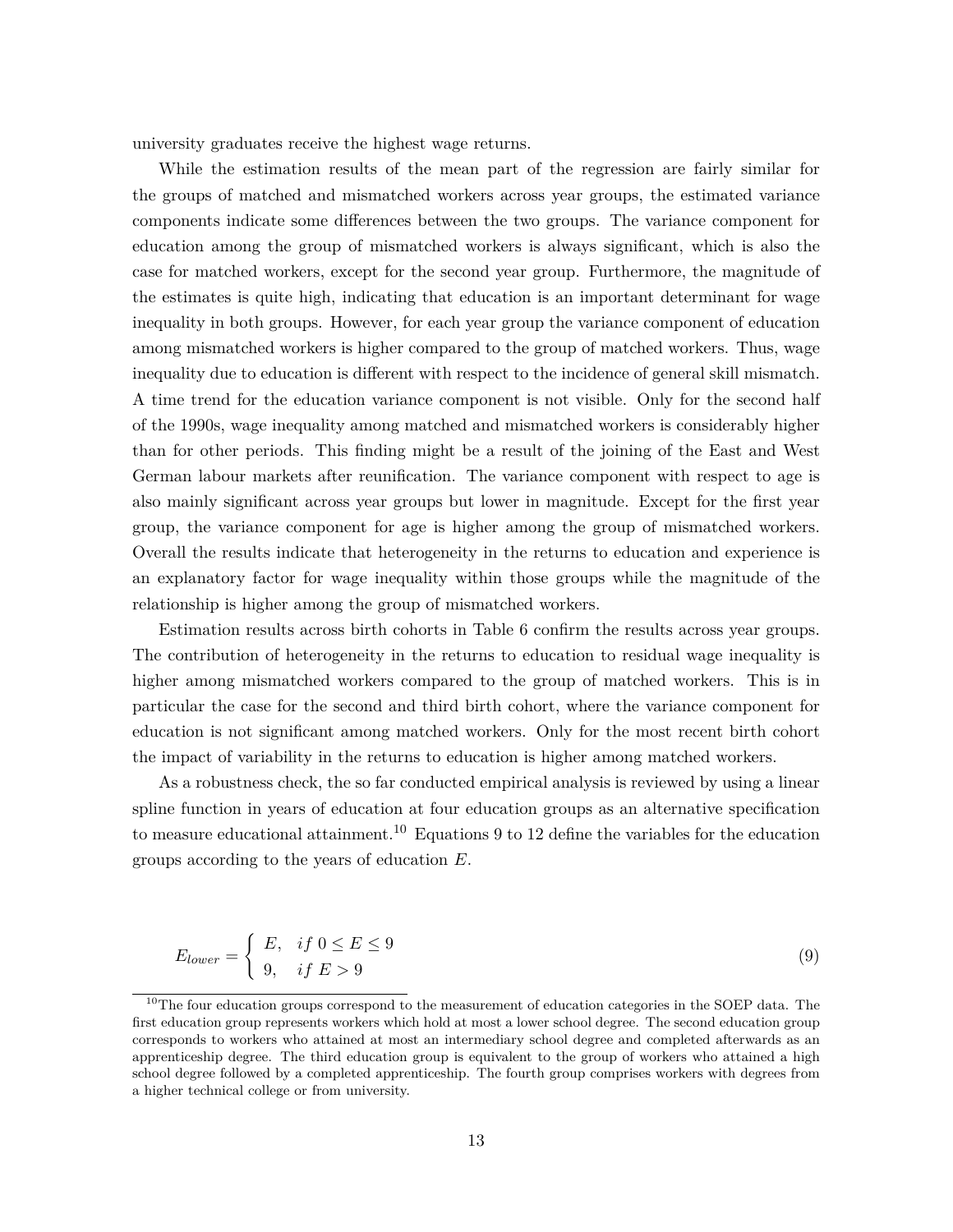$$
E_{lower+appropriateship} = \begin{cases} 0 & if \ E \le 9\\ E - 9 & if \ 9 < E \le 11.5\\ 2.5 & if \ E > 11.5 \end{cases} \tag{10}
$$

$$
E_{higher+appropriateship} = \begin{cases} 0 & if \ E \le 11.5 \\ E - 11.5 & if \ 11.5 < E \le 14.5 \\ 3 & if \ E > 14.5 \end{cases} \tag{11}
$$

$$
E_{tertiary} = \begin{cases} 0, & if \ 0 \le 14.5 \\ E - 14.5, & if \ E > 14.5 \end{cases}
$$
 (12)

The difference in years of education within an education group reflects different pathways which individuals took to attain their highest education degree. The spline function therefore measures differences in returns to an additional year of education comparing different pathways to the same final educational attainment.

Tables 7 and 8 show the results using the linear spline function in years of education across year groups and across birth cohorts, respectively. For example, for mismatched workers in the period between the years 1984 and 1989, an additional year of education yields the highest returns in the second and third education group which represent a lower or intermediary school degree followed by a completed apprenticeship and a high school degree also followed by a completed apprenticeship, respectively. An additional year in tertiary education (fourth education group) implies a lower increase in returns. The evidence of highest returns to years of education for high school attainment and completed apprenticeship applies both for mismatched and matched workers across year groups and cohorts. The increase in the return to a year of apprentices with lower or intermediary school degrees is less pronounced for more recent year groups and cohorts.

Changing the specification with respect to the measurement of educational attainment does not change the importance of the estimated variance component. The heterogeneity in returns to education is still a significant determinant for residual wage inequality and has a higher impact among mismatched workers. The specification of a linear spline function additionally facilitates the interpretation of the terms  $\alpha_{tm}$  and  $\sigma_{am}^2$  as the impact of unobserved ability on the level and dispersion of wages.<sup>11</sup> Though the variance component for unobserved ability is mainly significant across year groups and cohorts, the impact of heterogeneity in

<sup>&</sup>lt;sup>11</sup>Interpreting  $\sigma_{am}^2$  as the unobserved ability component assumes that there is no measurement error in the residual dispersion of wages.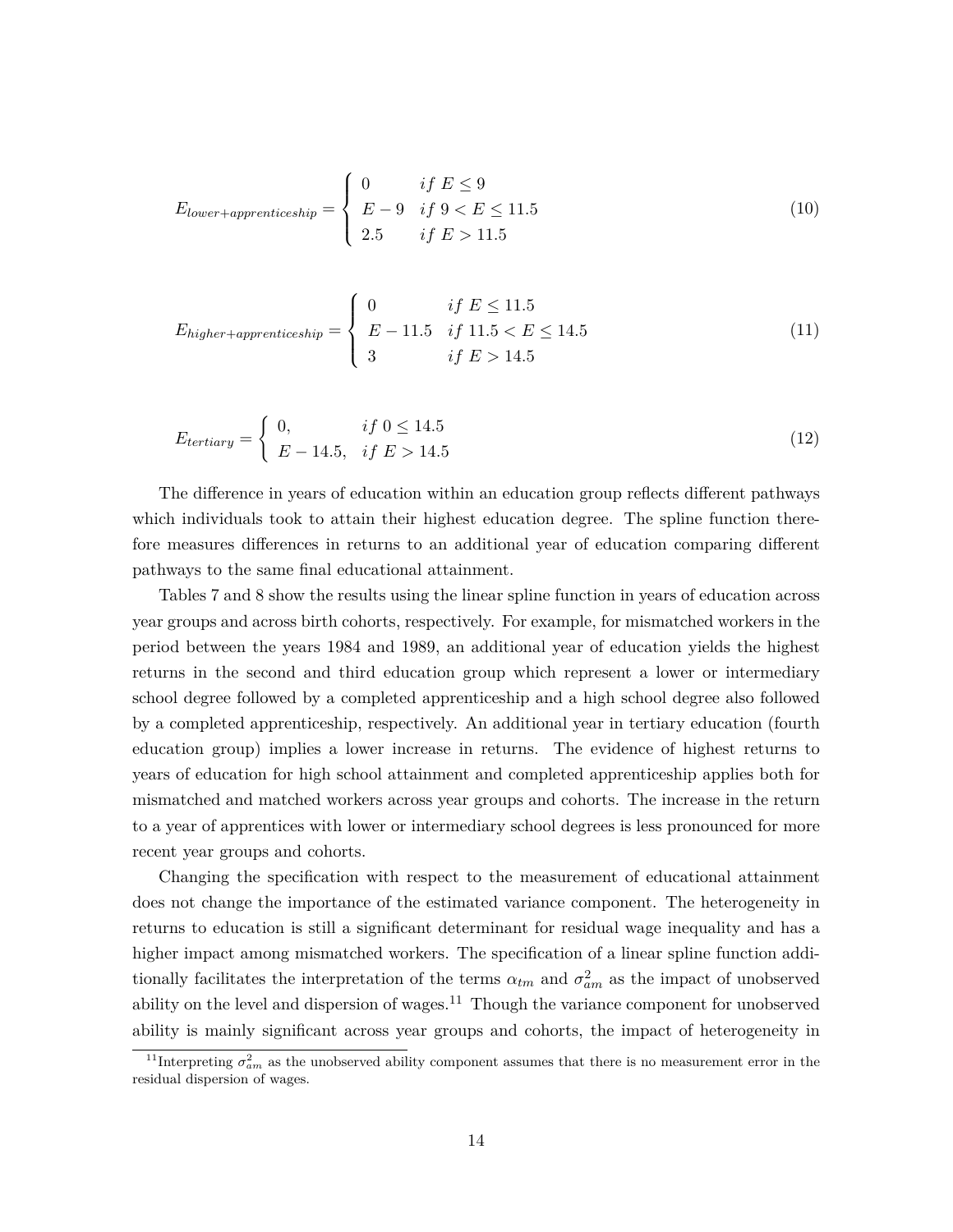returns to ability on residual wage is comparably less pronounced.

Equation 5 shows that the variance components interact with education and age and their mean returns. Thus, to evaluate the importance of education as a source of wage inequality, I decompose the change of the wage variance between the periods 1984 to 1989 and 2005 to 2010. This allows to distinguish effects of education on between-group and within-group wage inequality and to separate them from effects due to changes in the composition of education and experience. I apply a measure from Lemieux (2006b) where price effects are computed by replacing the respective coefficients in the base period by the coefficients from the end period. This counterfactual tells what the wage variance in the base period would have been if the respective returns had been as the ones in the end period. In contrast, the computed composition effect shows how the wage variance would have been in the base period if education and experience had been as in the end period.

Table 9 shows that the increase in the total wage variance from the base period between the years 1984 to 1989 to the end period between the years 2005 to 2010 is almost two times higher among the group of mismatched workers. However, the counterfactual values for the between-group variance  $Var(y_{itm})$  and for the within-group variance  $E(r_{itm}^2)$  show a relatively higher increase in within-group inequality which is comparable for the group of matched and mismatched workers. The contribution from changes in the returns to education via the price effects to the changes in between-group and within-group inequality is similarly small for both groups. In particular the changes in within-wage inequality among matched and mismatched workers is due to changes in the composition of education and experience.

#### **5.2 Skill Mismatch among university graduates and wage inequality**

So far the analysis indicates that education plays an important role as a source of residual wage inequality predominantly for the group of mismatched workers. The following analysis investigates whether the education levels contribute differently to within-group inequality considering general skill mismatch. For this, mean and variance functions are jointly estimated according to equations 6 and 7. In the following, I concentrate on the results of the variance regressions, as the results from mean regressions resemble the evidence from the first part of the empirical analysis.

Table 10 presents estimated coefficients from variance regressions across year groups. The coefficient of the match variable is significantly negative for each year group. Thus, the group of workers who hold a job for which they do not meet the skill requirements, either with respect to the training occupation respectively field of study or to the formal educational level, face in general a higher degree of wage dispersion. For example, being matched in the years from 1984 to 1989 reduces residual wage dispersion by 20 percent  $(1-e^{-0.22} = 0.197)$ . Workers who hold a vocational degree together with a lower or middle school degree are used as a comparison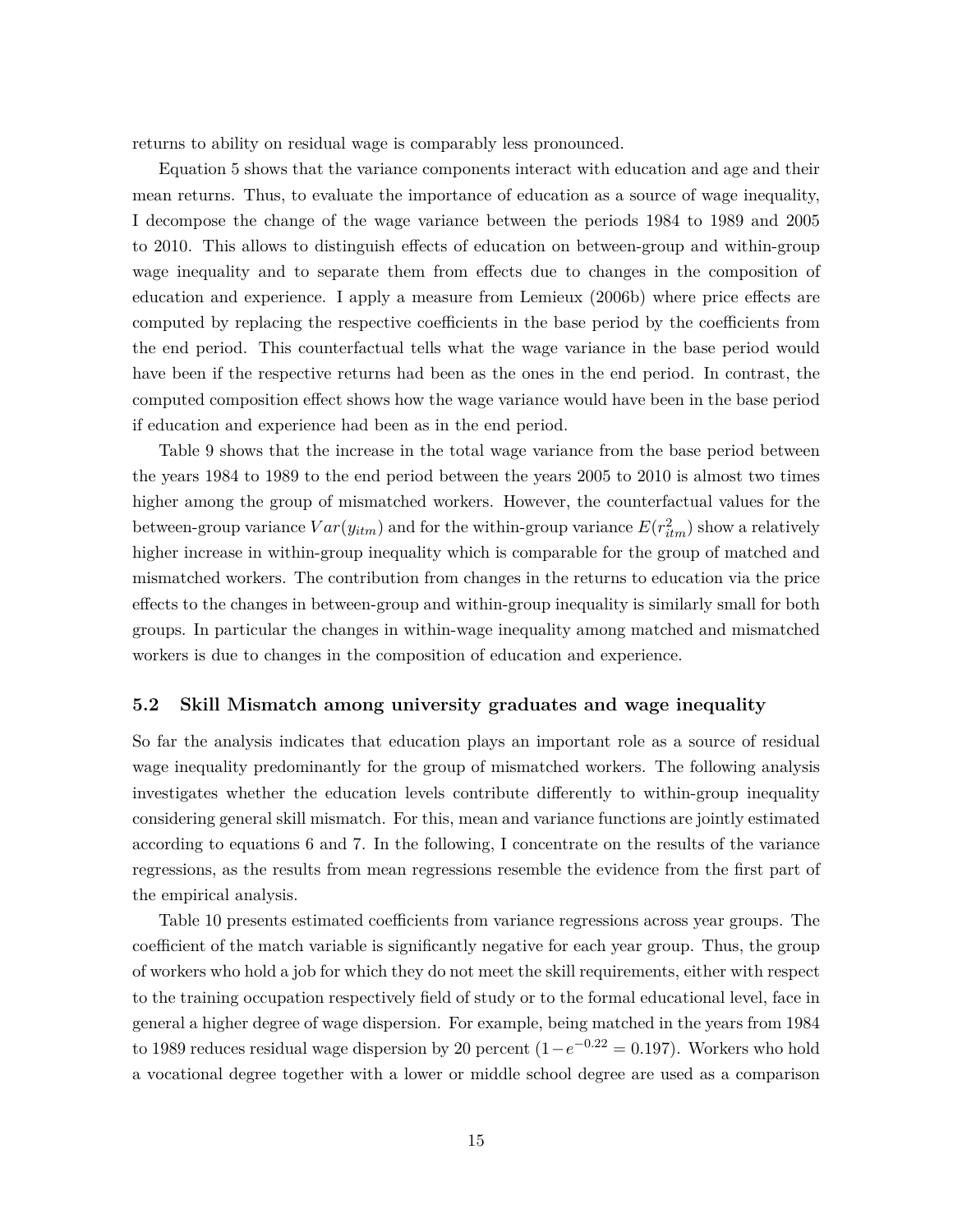group for the interpretation of education coefficients. The results suggest differences across education groups in the contribution of skill mismatch to within-group wage inequality. For workers with a high school degree and a subsequent vocational degree as well as for master craftsmen, there are no differences in wage dispersion between matched and mismatched workers. Workers with no vocational degree at all exhibit different wage dispersion across years groups. In the second half of the 1980s, wage dispersion for mismatched workers was significantly lower, whereas since the year 2000, wage inequality within the group of workers without vocational degree has been significantly higher among matched individuals.

With regard to the university degree, wage dispersion is significantly higher than the wage dispersion for the vocational degree. Across year groups, within-wage inequality is always significantly higher among mismatched university graduates compared to their matched counterparts. Thus, within-wage inequality across years is predominant among university graduates while the contribution of mismatched workers is considerably higher.

A similar picture can be seen across birth cohorts in table 11. The contribution of university degree to the variance of wages is always significantly different from zero. For each birth cohort wage dispersion among mismatched university graduates is higher compared to workers with a vocational degree. Wage dispersion among matched university graduates is significantly lower compared to mismatched university graduates. The difference between both groups is higher for former birth cohorts. Thus, the importance of skill mismatch in determining wage inequality within university education is more important for former cohorts.

The following part of the empirical analysis examines the particular relevance of overeducation for wage inequality among university graduates as the previous results have shown that general skill mismatch is especially relevant for within-group wage inequality among university graduates. For two further reasons the analysis focuses on this particular issue. First, compared to the skill mismatch measure applied in the previous analysis, overeducation is a more precise measure for skill mismatch, relating only to the job requirements regarding the formal education. Second, overeducation among university graduates is economically relevant, because the degree of wage dispersion related to overeducation can be interpreted as an investment risk associated with commencing in tertiary education. The risk is the larger the higher the wage dispersion related to overeducation, assuming that individuals randomly draw matches or mismatches after they have graduated. This is even more relevant if there is no adequate compensation for such risks, as the literature suggests a wage penalty related to overeducation (Leuven and Oosterbeek, 2011).

Table 12 presents mean returns and wage dispersion for the group of overeducated university graduates in contrast to matched university graduates. The effects are compared to the base category of workers with a vocational degree irrespective whether they are matched or mismatched. The upper part of the table depicts the mean returns for overeducated and matched university graduates. Overeducated workers face a wage cut, which more than halves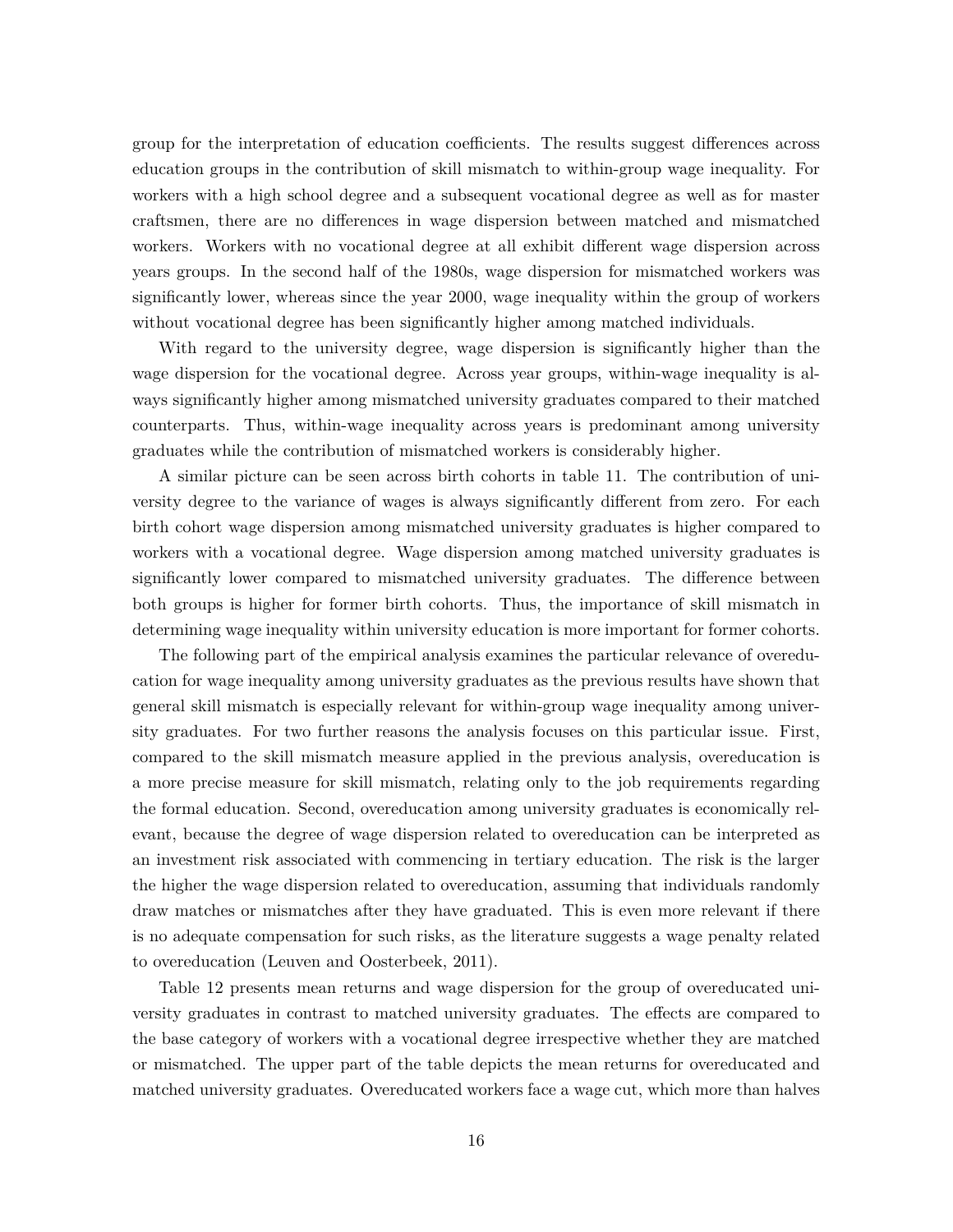their wages in comparison to matched university graduates. Across year groups, mean returns for overeducated workers remain stable in contrast to rising mean returns among matched university graduates. This widening gap indicates growing wage inequality between matched and mismatched university graduates. Indeed, this evidence relates to previous studies which conjecture falling returns at the lower end of the wage distribution for higher educated workers as a result of overeducation (e. g. Fersterer and Winter-Ebmer, 2003; Martins and Pereira, 2004).

The results from the variance regression in the lower part of Table 12 clearly show that overeducated university graduates exhibit higher wage dispersion than their matched counterparts. For example, the wage dispersion among overeducated university graduates is about 77 percent  $(e^{0.57} = 1.768)$  higher than among workers holding a vocational degree. Among matched university graduates wage dispersion is for some years not even different compared to the group of workers with a vocational degree. This is in accordance with the positive correlation between overeducation and the dispersion in the return to graduate education found by Green and Zhu (2010) for the UK.

The comparison of variance coefficients across year groups among matched and overeducated workers suggests no clear time trend. Still, for the group of overeducated workers an exceedingly high wage dispersion for the second half of the 1990s can be found. At the same time their mean returns exhibit the lowest value in this period. Very tentatively this could be related to a growing participation of relatively high educated East German workers contributing to higher heterogeneity on the West German labour market.

The results for birth cohorts in Table 13 describe a similar picture. For each cohort, mean returns are lower among overeducated university graduates. Returns for matched university graduates are quite stable, dropping only for the two recent cohorts, whereas among overeducated workers, especially the middle birth cohorts (individuals born between 1950 and 1960), face low returns.

Wage dispersion is higher among overeducated university graduates compared to other education levels. This result holds across year groups. However, the results across birth cohorts for matched and overeducated university graduates show a particular development which suggests the existence of cohort effects. Wage dispersion among overeducated workers decreases for younger cohorts, while wage dispersion among matched workers slightly increases. Compared to workers with a vocational degree, the latter group exhibits lower wage dispersion for the two oldest cohorts but slightly higher wage dispersion for younger cohorts. The decreasing differential in wage dispersion thus indicates a less pronounced contribution of overeducation on within-wage inequality for younger cohorts.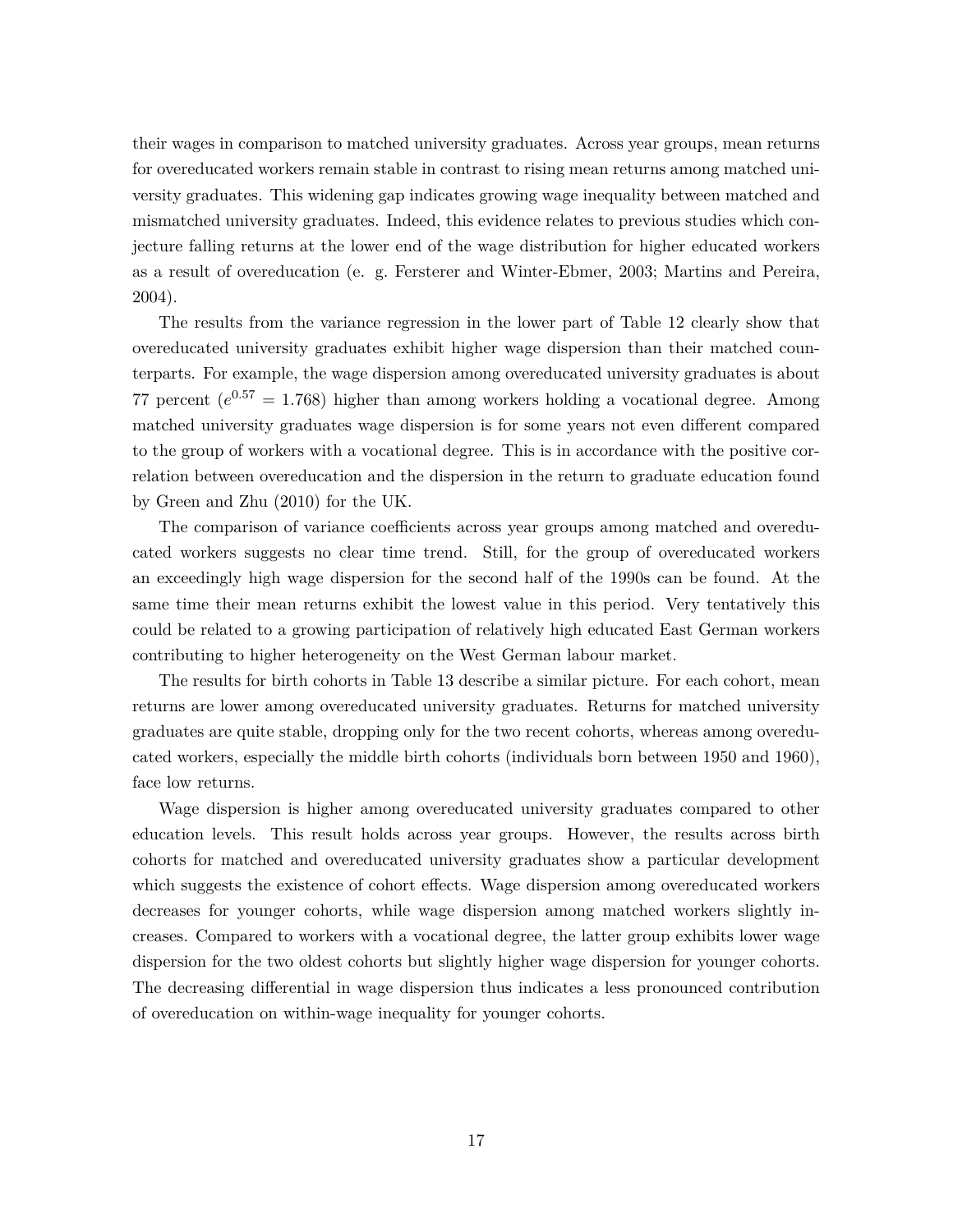## **6 Conclusion**

This paper explores the relationship between skill mismatch and wage inequality within education groups. Wage inequality is induced by the difference between the groups of matched and mismatched workers with respect to the level and the dispersion of wages. Related to the theoretical literature on search and matching processes, skill mismatch reflects the existence of frictions on the labour market. A measure of general skill mismatch is defined where workers can be mismatched related to the job's requirements either in terms of the required training in an occupation respectively field of study or in terms of the formal educational level. This measure captures a broad scale of frictions.

Variance component models are estimated to measure the contribution of general skill mismatch on wage inequality. The results demonstrate the important role of skill mismatch as a contributing factor to wage inequality. Across year groups and birth cohorts, the contribution of varying returns to education on wage inequality is higher among mismatched workers compared to the group of matched workers. For both groups, changes in their overall wage inequality between the period 1984 to 1989 and the period 2005 to 2010 are mainly ascribed to changes in within-wage inequality. However, price effects due to changes in the returns to educations contribute little to changes in wage inequality. Thus, although mismatch is an important factor for wage inequality, changes over time are mainly caused by composition effects within the groups of mismatched and matched workers.

To specify the contribution of skill mismatch within each education group, variance function regressions are estimated. Differences in wage inequality due to general skill mismatch are predominant among the group of university graduates. Wage dispersion among mismatched university graduates is significantly higher compared to matched university graduates. The analysis focuses thus in a second step on the role of overeducation as a specific measure for skill mismatch on wage inequality among university graduates. The results show that two channels are relevant for the explanation of wage inequality. Overeducated university graduates receive significant lower returns to education and have a significant higher contribution to wage dispersion than matched university graduates. Changes over time and cohorts are less pronounced. Across year groups, the gap in returns to education between matched and mismatched university graduates seems to increase. While relatively stable over year groups, the difference in wage dispersion between matched and mismatched university graduates is lower for younger birth cohorts.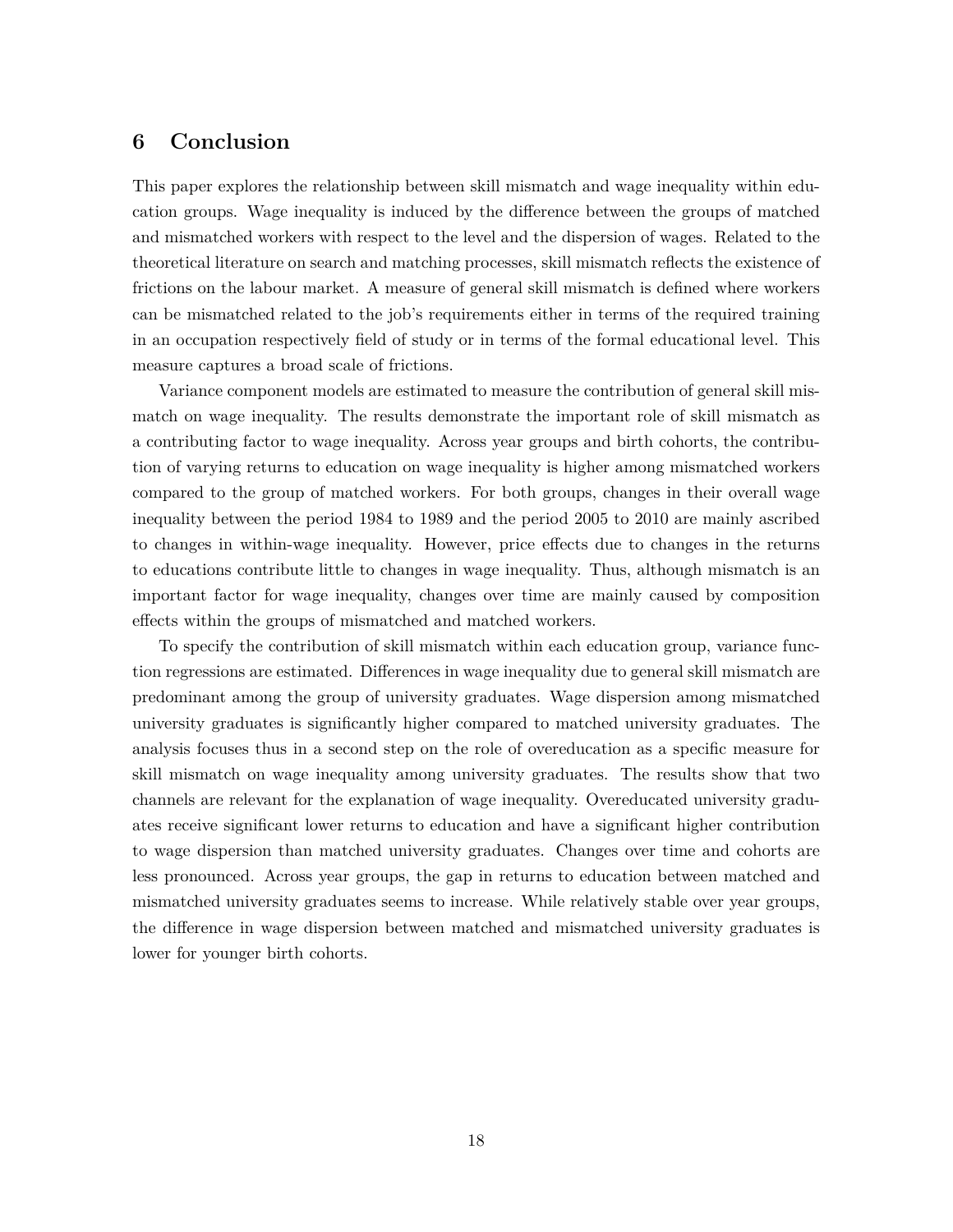### **References**

- Abowd, J. M., Kramarz, F., and Margolis, D. N. (1999). High wage workers and high wage firms. *Econometrica*, 67(2):251–333.
- Acemoglu, D. and Autor, D. H. (2011). Skills, tasks and technologies: Implications for employment and earnings. In Ashenfelter, O. and Card, D., editors, *Handbook of Labor Economics*, volume 4B. Elsevier.
- Albrecht, J. and Vroman, S. (2002). A matching model with endogenous skill requirements. *International Economic Review*, 43(1):283–305.
- Autor, D. H. and Handel, M. J. (2013). Putting tasks to the test: Human capital, job tasks, and wages. *Journal of Labor Economics*, 31(2):S59–S96.
- Autor, D. H., Katz, L. F., and Kearney, M. S. (2005). Rising wage inequality: The role of composition and prices. *NBER Working Paper*, 11628.
- Autor, D. H., Katz, L. F., and Kearney, M. S. (2008). Trends in the U.S. wage inequality: Revising the revisionists. *Review of Economics and Statistics*, 90(2):300–323.
- Baert, S., Cockx, B., and Verhaest, D. (2013). Overeducation at the start of the career: Stepping stone or trap? *Labour Economics*, 25:123–140.
- Bauer, T. K. (2002). Educational mismatch and wages: A panel analysis. *Economics of Education Review*, 21:221–229.
- Büchel, F. and Mertens, A. (2004). Overeducation, undereducation, and the theory of career mobility. *Applied Economics*, 36(8):803–816.
- Büchel, F. and Pollmann-Schult, M. (2004). Overeducation and human capital endowments. *International Journal of Manpower*, 25(2):150–166.
- Berlingieri, F. and Erdsiek, D. (2012). How relevant is job mismatch for German graduates? *ZEW DP No.12-075*.
- Budria, S. and Telhado-Pereira, P. (2011). Educational qualifications and wage inequality: Evidence for Europe. *Revista de Economia Aplicada*, 19:5–34.
- Card, D. (1999). The causal effect of education on earnings. In Ashenfelter, O. C. and Card, D., editors, *Handbook of Labor Economics*, volume 3. Elsevier.
- Card, D., Heining, J., and Kline, P. (2013). Workplace heterogeneity and the rise of West German wage inequality. *The Quarterly Journal of Economics*, 128(3):967–1015.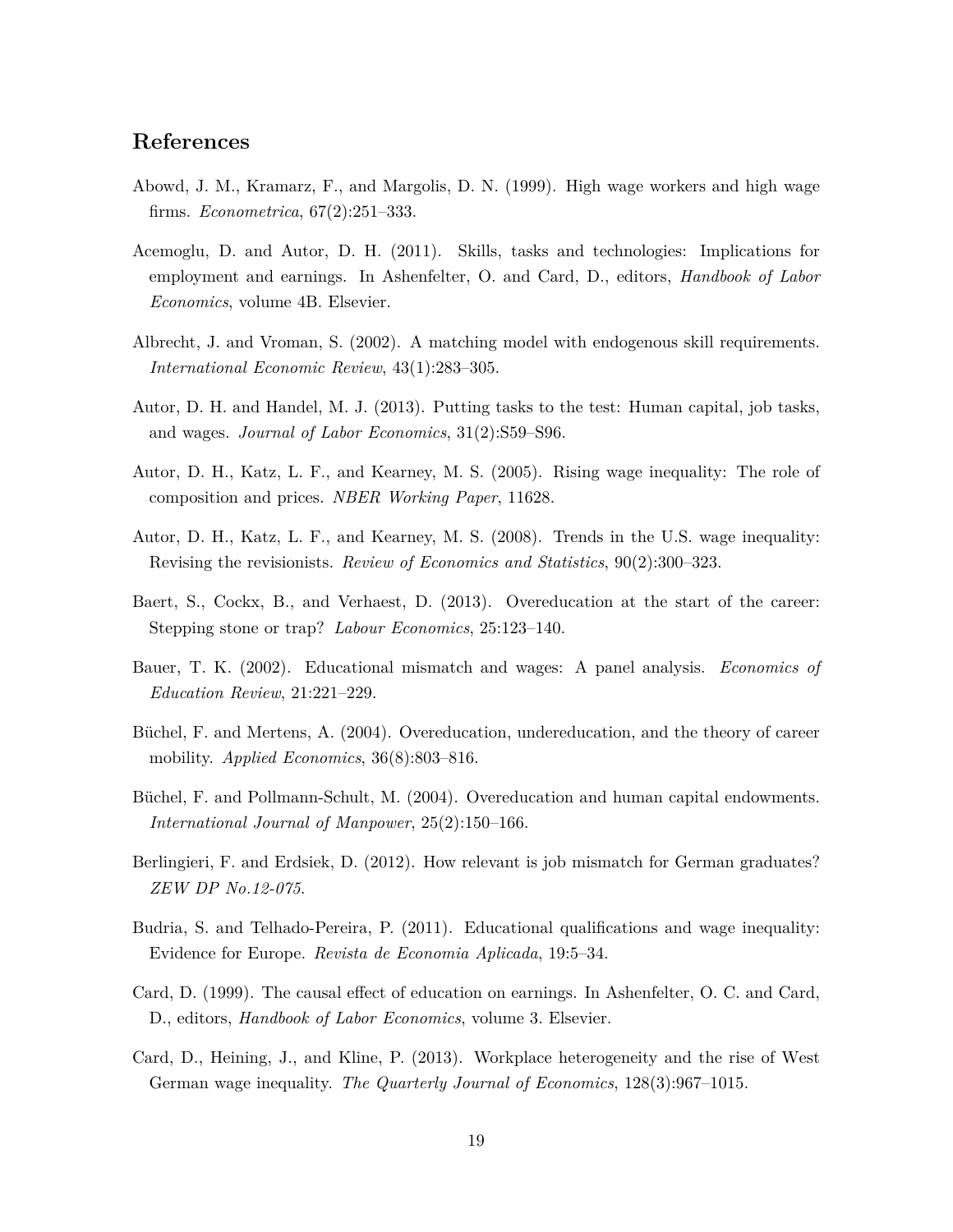- Card, D. and Lemieux, T. (2001). Can falling supply explain the rising return to college for younger men? A cohort-based analysis. *The Quarterly Journal of Economics*, 116(2):705– 746.
- Chevalier, A. and Lindley, J. (2009). Overeducation and the skills of UK graduates. *Journal of Royal Statistical Society Series A*, 172(2):307–337.
- Daly, M. C., Büchel, F., and Duncan, G. J. (2000). Premiums and penalties for surplus and deficit education - Evidence from the United States and Germany. *Economics of Education Review*, 19(2):169–178.
- Dolado, J. J., Jansen, M., and Jimeno, J. F. (2009). On-the-job search in a matching model with heterogeneous jobs and workers. *The Economic Journal*, 119:200–228.
- Dustmann, C., Ludsteck, J., and Schönberg, U. (2009). Revisiting the German wage structure. *The Quarterly Journal of Economics*, 124(2):843–881.
- Fersterer, J. and Winter-Ebmer, R. (2003). Are Austrian returns to education falling over time? *Labour Economics*, 10:73–89.
- Firpo, S., Fortin, N. M., and Lemieux, T. (2011). Occupational tasks and changes in the wage structure. *IZA Discussion Paper*, No. 5542.
- Fitzenberger, B. and Kurz, C. (2003). New insights on earnings trends across skill groups and industries in West Germany. *Empirical Economics*, 28:479–514.
- Gautier, P. A. and Teulings, C. N. (2006). How large are search frictions? *Journal of the European Economic Association*, 4:1193–1225.
- Gottschalk, P. and Smeeding, T. M. (1997). Cross-national comparisons of earnings and income inequality. *Journal of Economic Literature*, 35:633–687.
- Green, F. and Zhu, Y. (2010). Overqualification, job dissatisfaction, and increasing dispersion in the returns to graduate education. *Oxford Economic Papers*, 62(4):740–763.
- Hartog, J. (2000). Over-education and earnings: Where are we, where should we go? *Economics of Education Review*, 19:131–147.
- Hartog, J., Pereira, P. T., and Vieira, J. A. C. (2001). Changing returns to education in Portugal during the 1980s and 1990s: OLS and quantile regression estimators. *Applied Economics*, 33:1021–1037.
- Huber, M. and Melly, B. (2015). A test for the conditional independence assumption in sample selection models. *Journal of Applied Econometrics*, forthcoming.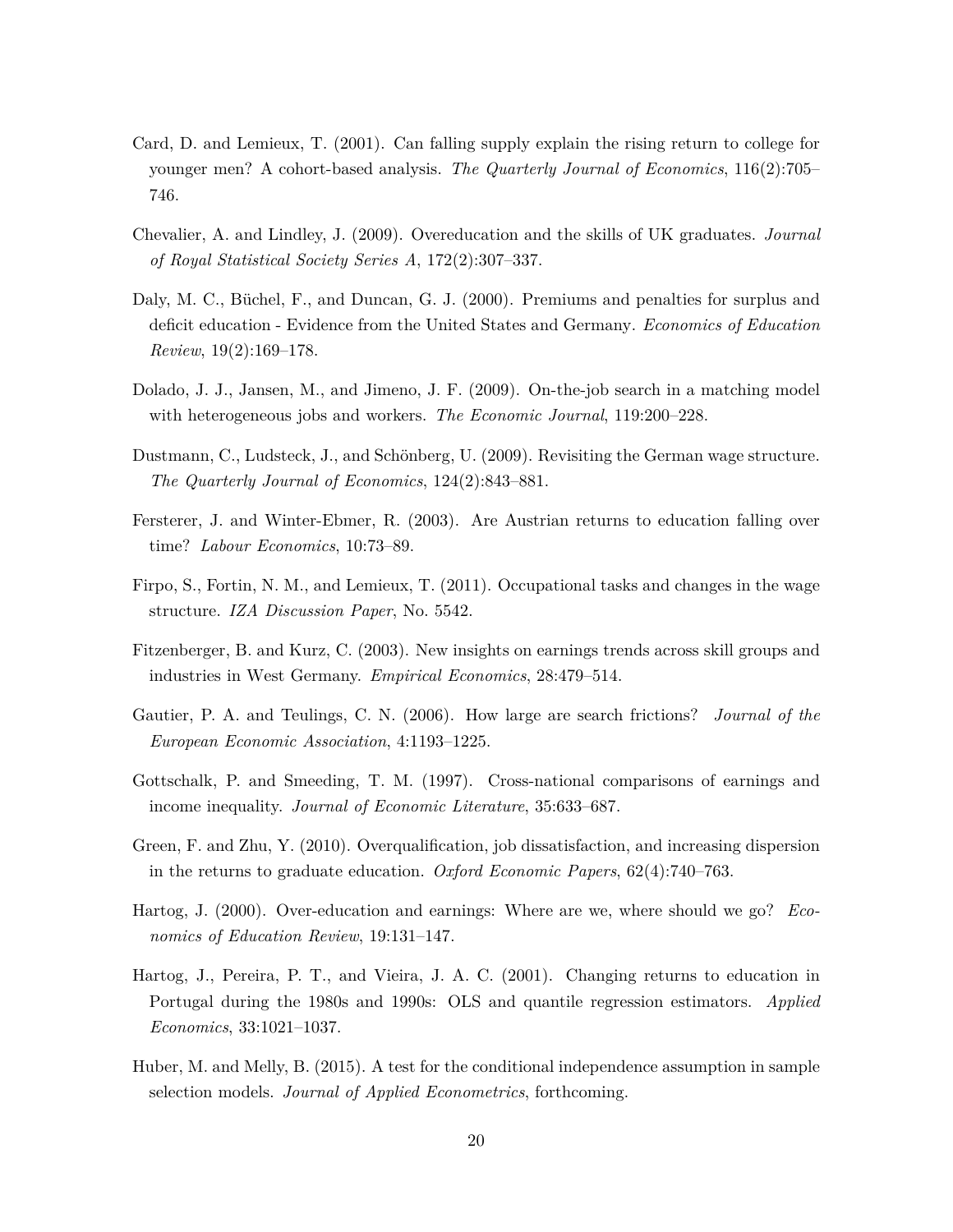- Juhn, C., Murphy, K. M., and Pierce, B. (1993). Wage inequality and the rise in returns to skill. *Journal of Political Economy*, 101(3):410–42.
- Kambourov, G. and Manovskii, I. (2009). Occupational mobility and wage inequality. *Review of Economic Studies*, 76:731–759.
- Katz, L. F. and Autor, D. H. (1999). Changes in the wage structure and earnings inequality. In Ashenfelter, O. and Card, D., editors, *Handbook of Labor Economics*, volume 3A. Elsevier.
- Kleibrink, J. (2013). Causal effects of educational mismatch in the labour market. *Ruhr Economic Papers No. 421*.
- Krueger, A. B. and Summers, L. H. (1988). Efficiency wages and the inter-industry wage structure. *Econometrica*, 56(2):259–293.
- Lemieux, T. (2006a). Increasing residual wage inequality: Composition effects, noisy data, or rising demand for skill? *American Economic Review*, 96(3):461–498.
- Lemieux, T. (2006b). Postsecondary education and increasing wage inequality. *The American Economic Review*, 96(2):195–199.
- Leuven, E. and Oosterbeek, H. (2011). Overeducation and mismatch in the labor market. In Hanushek, E. A., Machin, S., and Woessmann, L., editors, *Handbook of the Economics of Education*. Elsevier.
- Leuven, E., Oosterbeek, H., and van Ophem, H. (2004). Explaining international differences in male skill wage differentials by differences in demand and supply of skills. *The Economic Journal*, 114:466–486.
- Lindley, J. and Machin, S. (2011). Rising wage inequality and postgraduate education. IZA Discussion Papers 5981, Institute for the Study of Labor (IZA).
- Machado, J. and Mata, J. (2001). Earnings functions in Portugal 1982-1994: Evidence from quantile regressions. *Empirical Economics*, 26:115–134.
- Machado, J. and Mata, J. (2005). Counterfactual decomposition of changes in wage distributions using quantile regression. *Journal of Applied Econometrics*, 20:445–465.
- Martins, P. S. and Pereira, P. T. (2004). Does education reduce wage inequality? Quantile regression evidence from 16 countries. *Labour Economics*, 11(3):355–371.
- Mavromaras, K. and McGuinness, S. (2012). Overskilling dynamics and education pathways. *Economics of Education Review*, 31(5):619–628.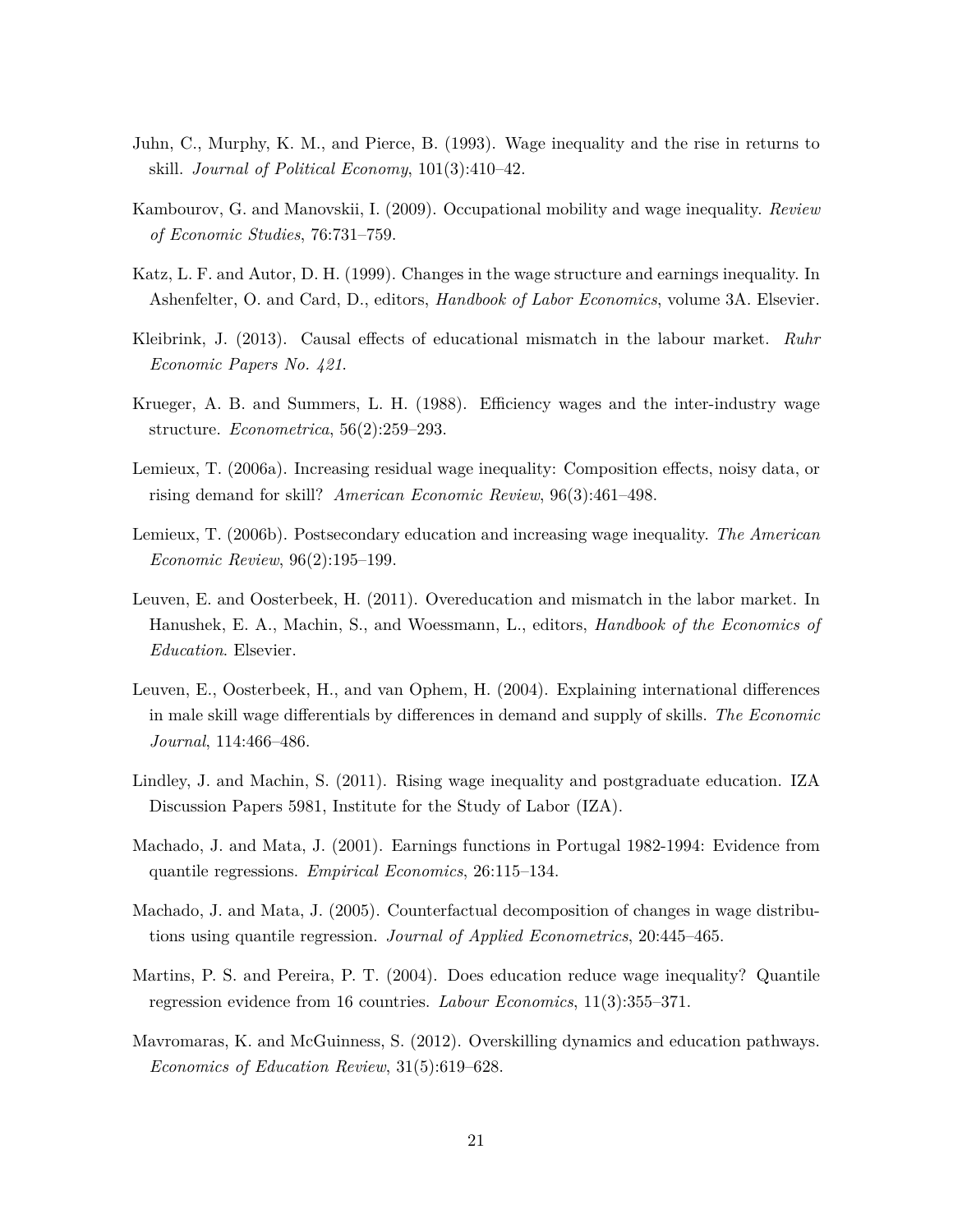- McGuinness, S. (2003). University quality and labour market outcomes. *Applied Economics*, 35(18):1943–1955.
- Robst, J. (1995). College quality and overeducation. *Economics of Education Review*, 14(3):221–228.
- Rubb, S. (2003). Overeducation: A short or a long run phenomenon for individuals? *Economics of Education Review*, 22(4):389–394.
- Sattinger, M. (1975). Comparative advantage and the distribution of earnings and abilities. *Econometrica*, 43:455–468.
- Shimer, R. and Smith, L. (2000). Assortative matching and search. *Econometrica*, 68(2):343– 369.
- Sicherman, N. and Galor, O. (1990). A theory of career mobility. *Journal of Political Economy*, 98(1):169–192.
- Taber, C. R. (2001). The rising college premium in the eighties: Return to college or return to unobserved ability? *Review of Economic Studies*, 68:665–691.
- van den Berg, G. J. and van Vuuren, A. (2010). The effect of search frictions on wages. *Labour Economics*, 17:875–885.
- Wagner, G. G., Frick, J. R., and Schupp, J. (2007). The German Socio-Economic Panel Study (SOEP) – scope, evolution and enhancements. *Schmollers Jahrbuch*, 127 (1):139–169.
- Western, B. and Bloome, D. (2009). Variance function regressions for studying inequality. *Sociological Methodology*, 39:293–326.
- Wolter, S. C. and Ryan, P. (2011). Apprenticeship. In Hanushek, E. A., Machin, S. J., and Woessmann, L., editors, *Handbook of the Economics of Education*, volume III B. Elsevier.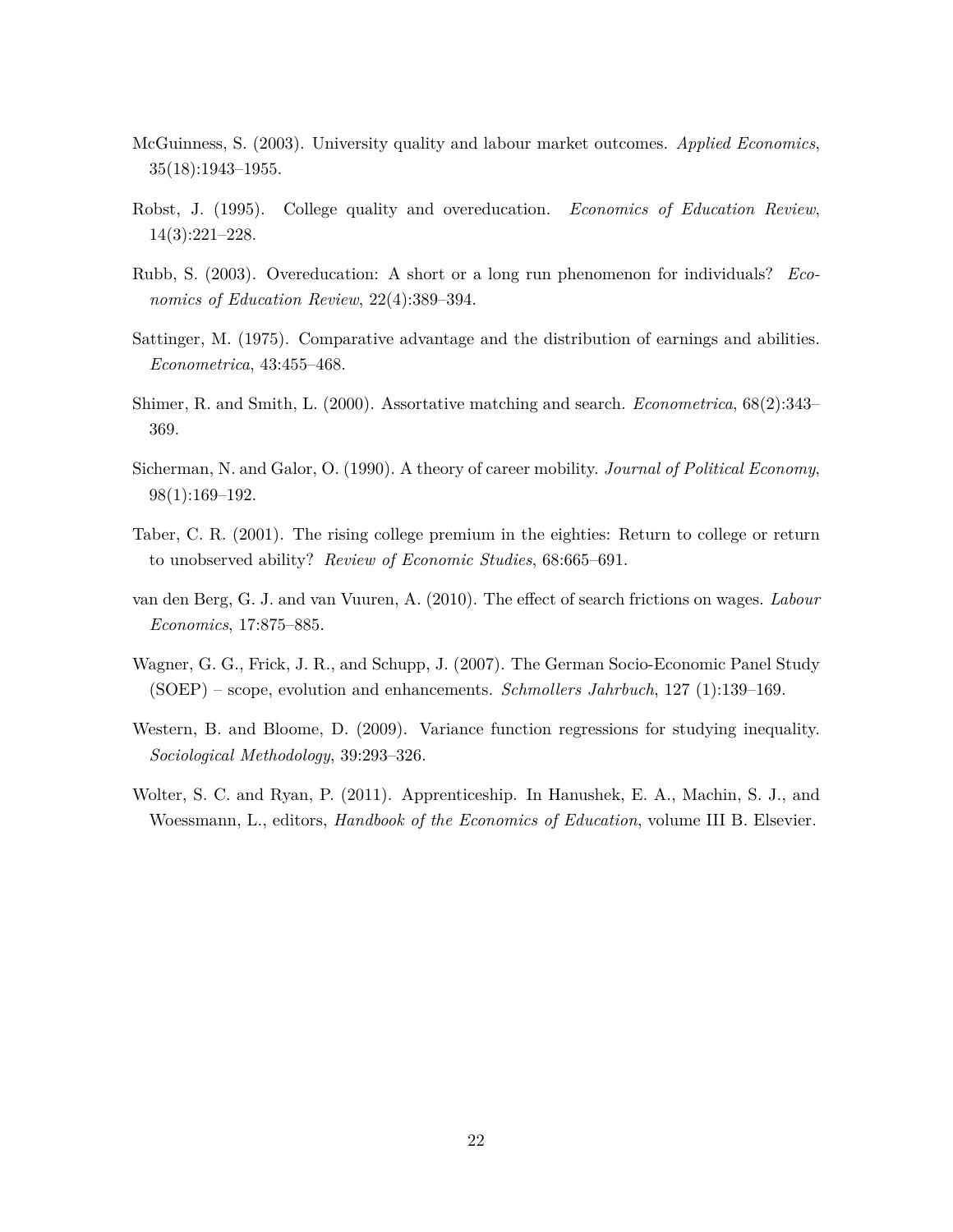## **Figures and Tables**



Figure 1: Share of education levels by birth cohort

Note: The figure shows the share of education levels by each birth cohort. Workers in birth cohort 1 are born between 1940 and 1944, in birth cohort 2 between 1945 and 1949, in birth cohort 3 between 1950 and 1954, in birth cohort 4 between 1955 and 1959, in birth cohort 5 between 1960 and 1964, in birth cohort 6 between 1965 and 1969, in birth cohort 7 between 1970 and 1979. The bin width represents the size of the birth cohort.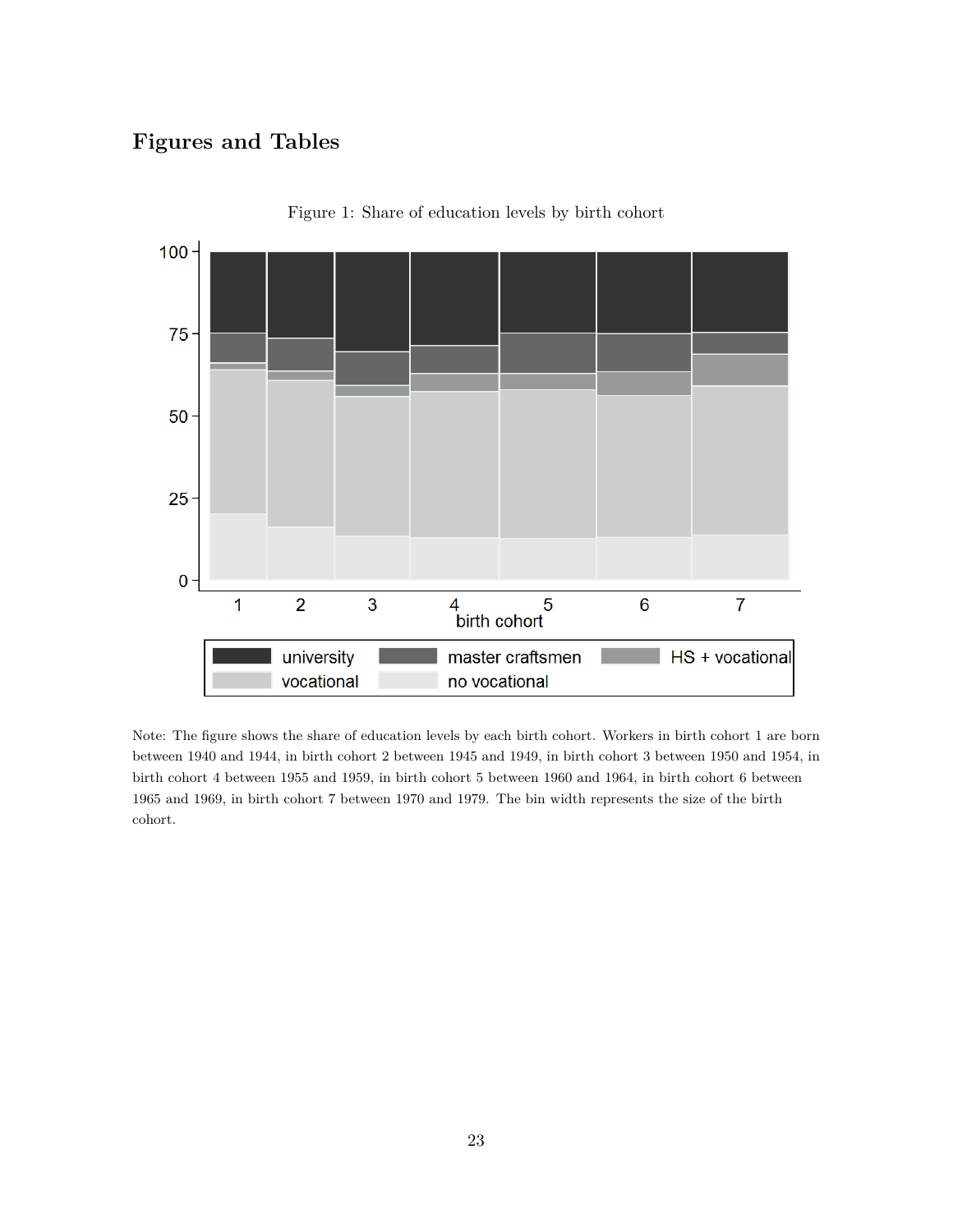|                |            | share of     |
|----------------|------------|--------------|
|                | share of   | overeducated |
|                | mismatched | university   |
|                | workers    | graduates    |
| by year group  |            |              |
| 1984-1989      | 0.54       | 0.16         |
| 1990-1994      | 0.51       | 0.20         |
| 1995-1999      | 0.49       | 0.23         |
| 2000-2004      | 0.43       | 0.17         |
| 2005-2010      | 0.43       | 0.16         |
| by cohort      |            |              |
| born 1940-1944 | 0.53       | 0.13         |
| born 1945-1949 | 0.49       | 0.15         |
| born 1950-1954 | 0.46       | 0.17         |
| born 1955-1959 | 0.45       | 0.21         |
| born 1960-1964 | 0.47       | 0.20         |
| born 1965-1969 | 0.45       | 0.18         |
| born 1970-1979 | 0.42       | 0.16         |

Table 1: Incidence of mismatch among all workers and incidence of overeducation among university graduates across year groups and cohorts

Note: The first column depicts the share of mismatched workers by each year group and birth cohort. The particular shares correspond to the sample of all workers which comprises 59308 observations. The second column depicts the share of overeducated university graduates by each year group and birth cohort. The particular shares correspond to the subsample of all university graduates which comprises 15377 observations.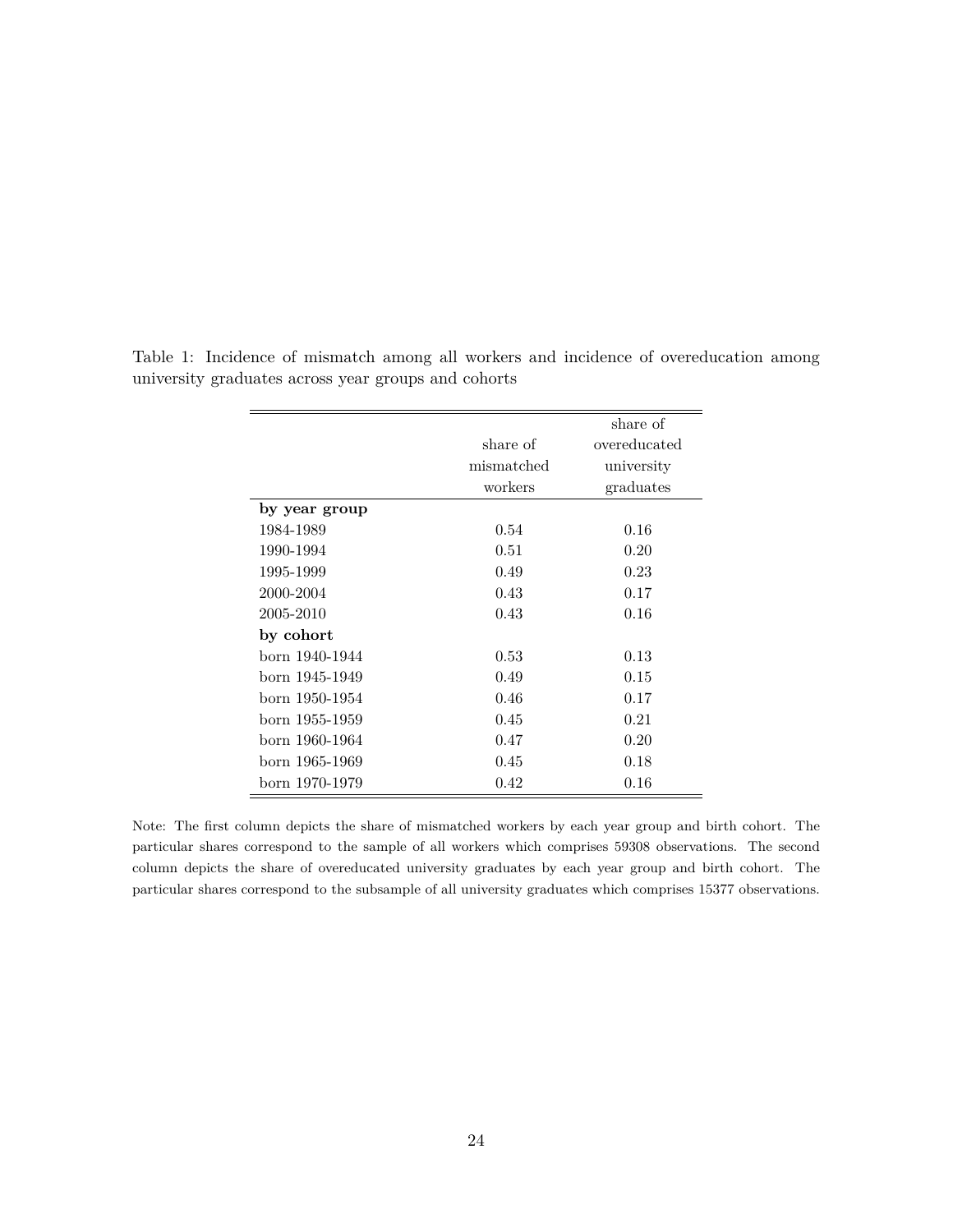|                                   |            | share of     |
|-----------------------------------|------------|--------------|
|                                   | share of   | overeducated |
|                                   | mismatched | university   |
|                                   | workers    | graduates    |
| by age group                      |            |              |
| $25 - 30$                         | 0.47       | 0.17         |
| $31 - 40$                         | 0.46       | 0.19         |
| $41 - 50$                         | 0.48       | 0.19         |
| $51 - 60$                         | 0.48       | 0.14         |
| by education degree               |            |              |
| no vocational                     | 0.90       |              |
| vocational                        | 0.48       |              |
| high $school + vocal$             | 0.42       |              |
| master craftsmen                  | 0.40       |              |
| university                        | 0.28       | 0.17         |
| by occupation group               |            |              |
| legislators, senior officials and |            |              |
| managers                          | 0.50       | 0.21         |
| professionals                     | 0.26       | 0.05         |
| technicians and associate         |            |              |
| professionals                     | 0.48       | 0.37         |
| clerks                            | 0.51       | 0.59         |
| service workers and shop and      |            |              |
| market salesman                   | 0.52       | 0.75         |
| skilled agricultural and fishery  |            |              |
| worker                            | 0.38       | 0.62         |
| craft and related trade workers   | 0.37       | 0.85         |
| plant and machine operators       |            |              |
| and assembly workers              | 0.81       | 0.94         |
| elementary occupations            | 0.90       | 0.72         |

Table 2: Incidence of mismatch among all workers and incidence of overeducation among university graduates across age, education and occupation groups

Note: The first column depicts the share of mismatched workers by each age, education and occupation group. The particular shares correspond to the sample of all workers which comprises 59308 observations. The second column depicts the share of overeducated university graduates by each age, education and occupation group. The particular shares correspond to the subsample of all university graduates which comprises 15377 observations.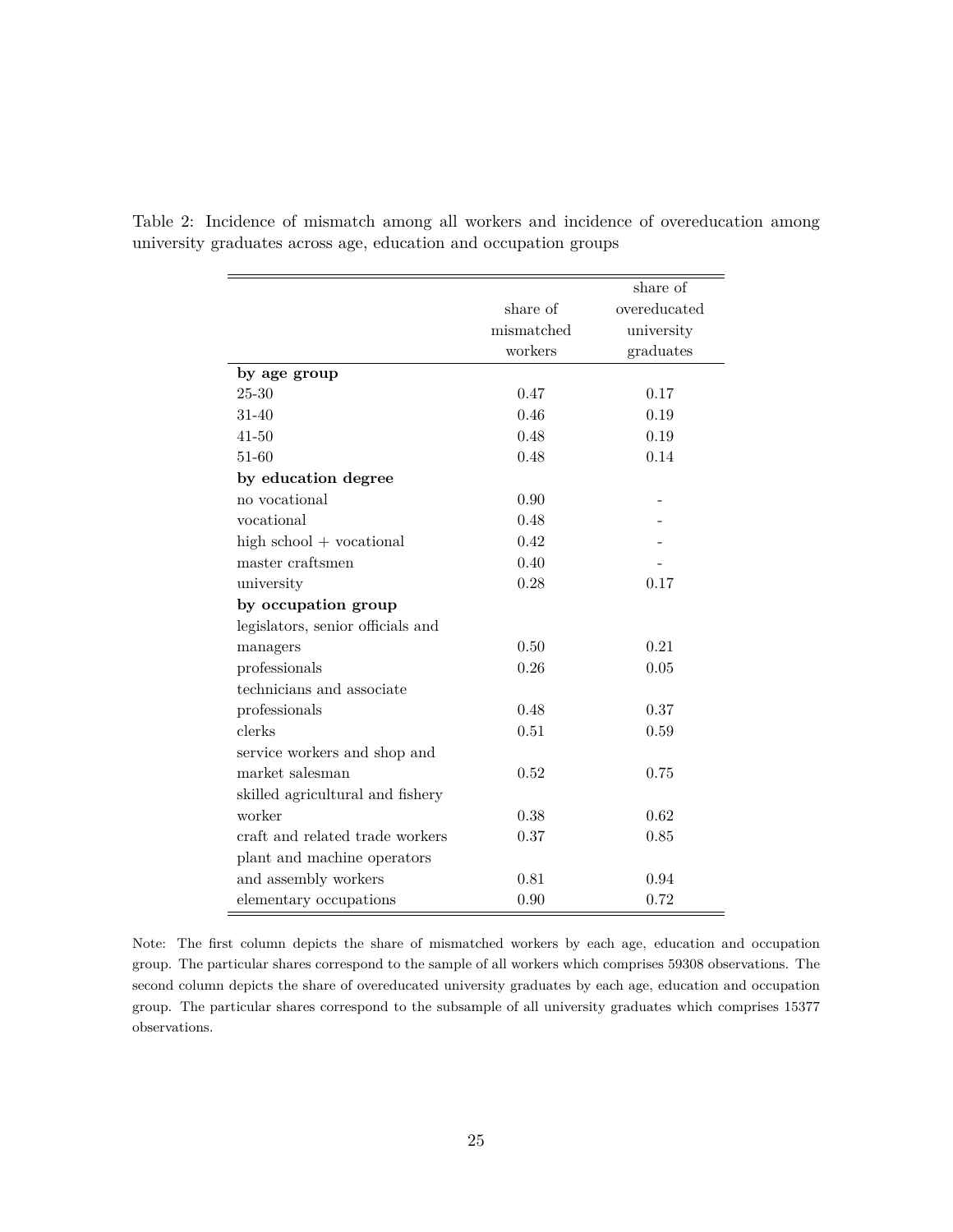|                       |          | mismatched |      | matched  |
|-----------------------|----------|------------|------|----------|
|                       | mean     | sd. dev.   | mean | sd. dev. |
| by year group         |          |            |      |          |
| 1984-1989             | 2.59     | 0.32       | 2.73 | 0.34     |
| 1990-1994             | 2.68     | 0.31       | 2.80 | 0.32     |
| 1995-1999             | 2.67     | 0.34       | 2.80 | 0.33     |
| 2000-2004             | 2.77     | 0.40       | 2.91 | 0.39     |
| 2005-2010             | 2.74     | 0.43       | 2.90 | 0.41     |
| by cohort             |          |            |      |          |
| born 1940-1944        | 2.72     | 0.35       | 2.93 | 0.36     |
| born 1945-1949        | 2.76     | 0.38       | 2.91 | 0.37     |
| born 1950-1954        | 2.76     | 0.39       | 2.93 | 0.36     |
| born 1955-1959        | 2.71     | 0.38       | 2.88 | 0.40     |
| born 1960-1964        | 2.71     | 0.36       | 2.85 | 0.38     |
| born 1965-1969        | 2.68     | 0.36       | 2.81 | 0.36     |
| born 1970-1979        | 2.57     | 0.37       | 2.69 | 0.34     |
| by education degree   |          |            |      |          |
| no vocational         | 2.57     | 0.32       | 2.55 | 0.29     |
| vocational            | 2.66     | 0.34       | 2.70 | 0.31     |
| high $school + vocal$ | 2.82     | 0.38       | 2.78 | 0.34     |
| master craftsmen      | 2.89     | 0.36       | 2.81 | 0.32     |
| university            | $2.95\,$ | 0.43       | 3.11 | 0.36     |

Table 3: Differences in mean and standard deviation of wages between matched and mismatched workers across year groups, cohorts and education groups

Note: The mean and standard deviation are measured in log hourly wages.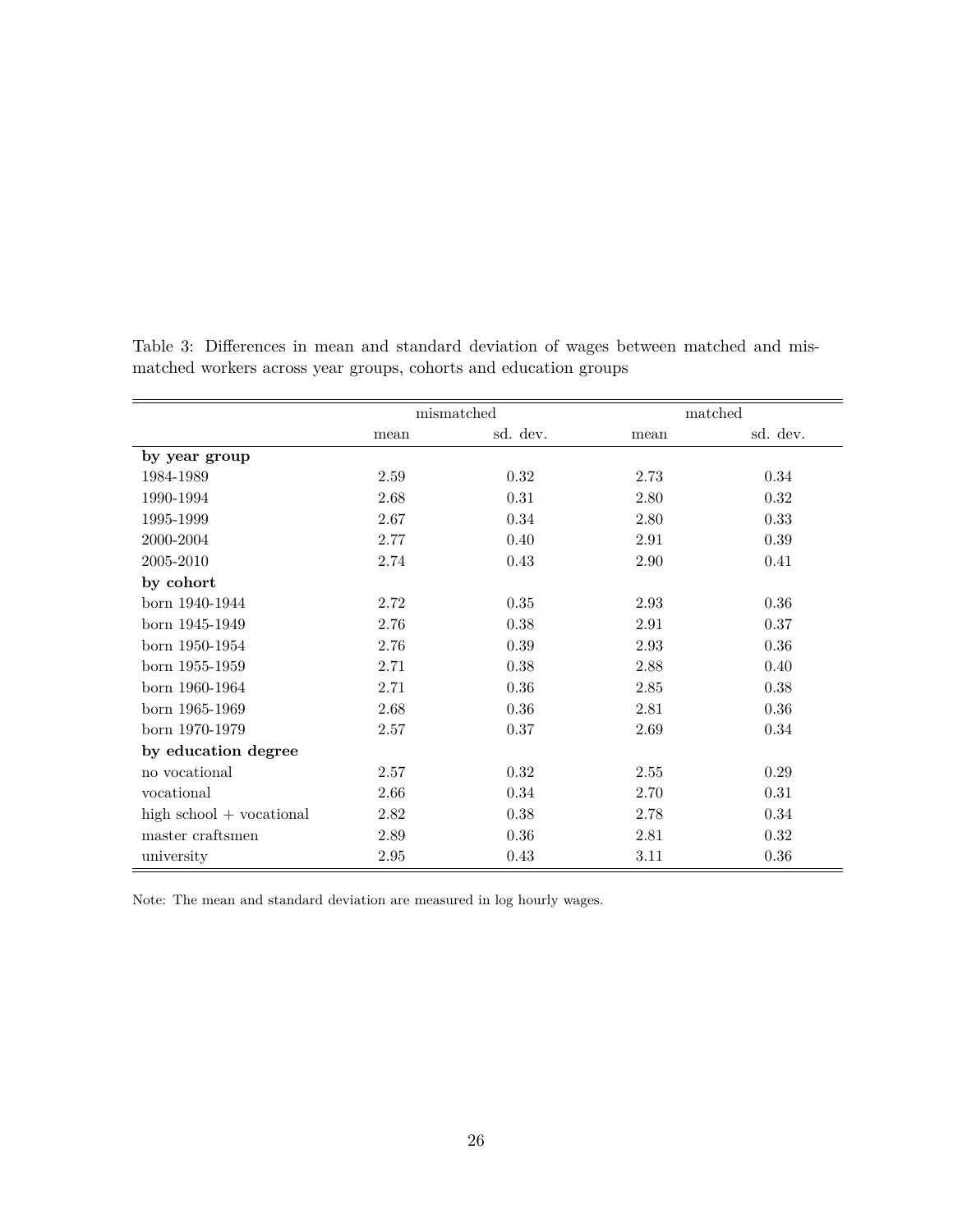|                |      | overeducated |      | matched  |
|----------------|------|--------------|------|----------|
|                | mean | sd. dev.     | mean | sd. dev. |
| by year group  |      |              |      |          |
| 1984-1989      | 2.80 | 0.39         | 3.03 | 0.34     |
| 1990-1994      | 2.86 | 0.34         | 3.09 | 0.29     |
| 1995-1999      | 2.81 | 0.41         | 3.05 | 0.34     |
| 2000-2004      | 2.88 | 0.44         | 3.16 | 0.36     |
| 2005-2010      | 2.84 | 0.44         | 3.14 | 0.38     |
| by cohort      |      |              |      |          |
| born 1940-1944 | 3.05 | 0.45         | 3.18 | 0.30     |
| born 1945-1949 | 2.97 | 0.45         | 3.20 | 0.32     |
| born 1950-1954 | 2.83 | 0.43         | 3.18 | 0.32     |
| born 1955-1959 | 2.82 | 0.43         | 3.18 | 0.35     |
| born 1960-1964 | 2.86 | 0.39         | 3.14 | 0.35     |
| born 1965-1969 | 2.81 | 0.39         | 3.04 | 0.36     |
| born 1970-1979 | 2.69 | 0.36         | 2.88 | 0.41     |

Table 4: Differences in mean and standard deviation of wages between matched and overeducated university graduates across year groups and cohorts

Note: The mean and standard deviation are measured in log hourly wages.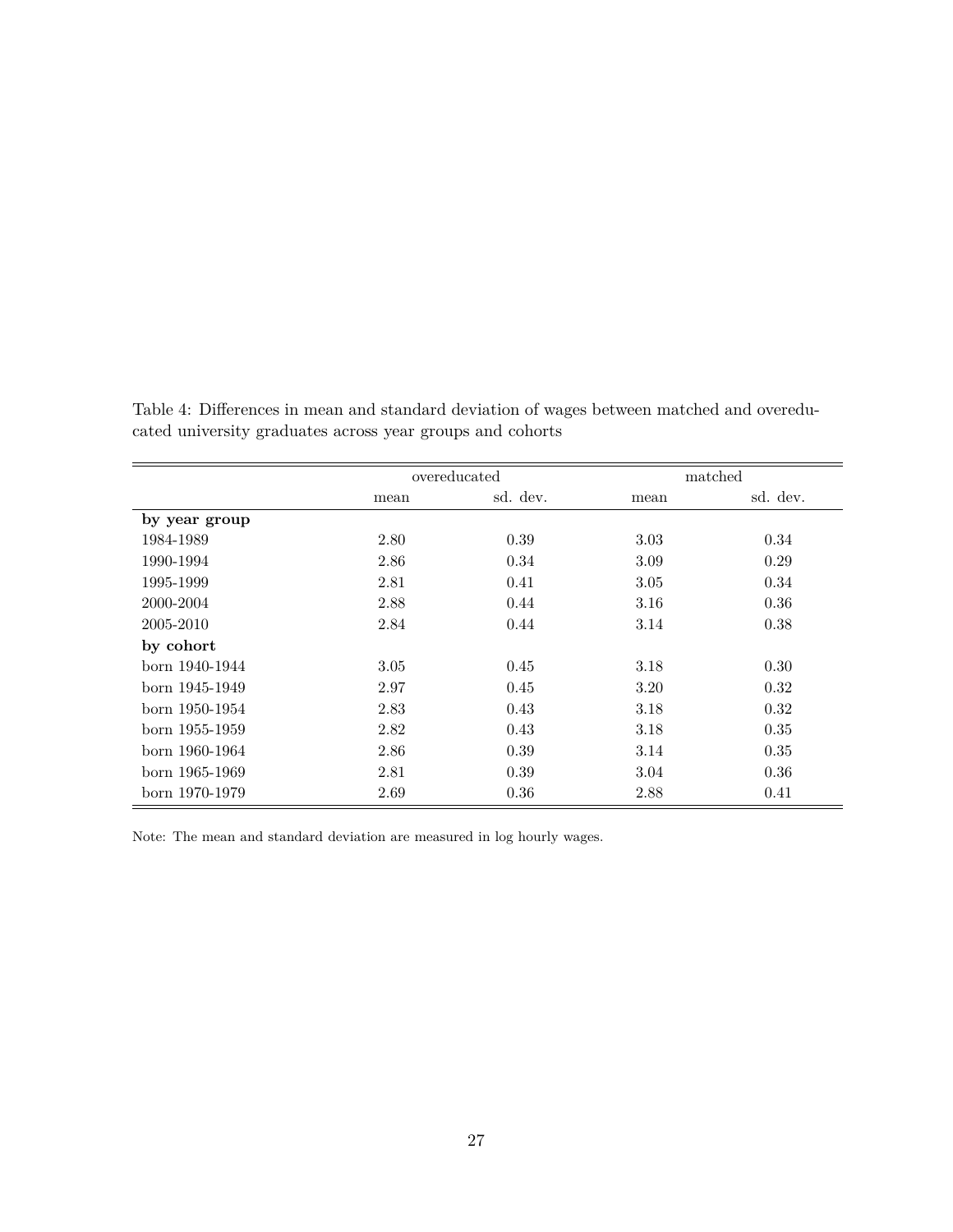|                               | 1984-1989  | 1990-1994  | 1995-1999  | 2000-2004  | 2005-2010  |
|-------------------------------|------------|------------|------------|------------|------------|
| if mismatched:                |            |            |            |            |            |
| constant                      | $1.60***$  | $1.79***$  | $1.72***$  | $1.49***$  | $1.20***$  |
| no vocational degree $(1)$    | $-0.13***$ | $-0.10***$ | $-0.08***$ | $-0.07***$ | $-0.08***$ |
| high $school + vocal$         | $0.16***$  | $0.08***$  | $0.06***$  | $0.17***$  | $0.17***$  |
| degree $(3)$                  |            |            |            |            |            |
| master craftsmen $(4)$        | $0.13***$  | $0.14***$  | $0.11***$  | $0.15***$  | $0.16***$  |
|                               | $0.36***$  | $0.32***$  | $0.29***$  | $0.36***$  | $0.40***$  |
| university degree $(5)$       |            |            |            |            |            |
| age                           | $0.05***$  | $0.04***$  | $0.04***$  | $0.05***$  | $0.06***$  |
| $age^2/100$                   | $-0.05***$ | $-0.04***$ | $-0.04***$ | $-0.05***$ | $-0.05***$ |
| variance components:          |            |            |            |            |            |
| constant $(\sigma_{a0}^2)$    | $0.03***$  | $0.02***$  | $0.02***$  | $0.04***$  | $0.06***$  |
| education $(\sigma_{b0}^2)$   | $0.42***$  | $0.44***$  | $1.05***$  | $0.48***$  | $0.46***$  |
| age/100 $(\sigma_{c0}^2/100)$ | 0.12       | $0.19*$    | $0.39***$  | $0.64***$  | $1.00***$  |
| if matched:                   |            |            |            |            |            |
| constant                      | $1.41***$  | $1.52***$  | $1.55***$  | $1.40***$  | $1.03***$  |
| no vocational degree $(1)$    | $-0.14***$ | $-0.12***$ | $-0.10***$ | $-0.08***$ | $-0.07***$ |
| high $school + vocal$         | $0.17***$  | $0.10***$  | $0.06***$  | $0.16***$  | $0.17***$  |
| degree $(3)$                  |            |            |            |            |            |
| master craftsmen $(4)$        | $0.13***$  | $0.13***$  | $0.10***$  | $0.15***$  | $0.16***$  |
|                               | $0.36***$  | $0.33***$  | $0.28***$  | $0.36***$  | $0.38***$  |
| university degree $(5)$       |            |            |            |            |            |
| age                           | $0.05***$  | $0.05***$  | $0.05***$  | $0.05***$  | $0.07***$  |
| $\rm age^2/100$               | $-0.05***$ | $-0.05***$ | $-0.05***$ | $-0.05***$ | $-0.06***$ |
| variance components:          |            |            |            |            |            |
| constant $(\sigma_{a1}^2)$    | $0.03***$  | $0.03***$  | $0.03***$  | $0.04***$  | $0.09***$  |
| education $(\sigma_{b1}^2)$   | $0.17***$  | $-0.06$    | $0.30***$  | $0.06**$   | $0.07**$   |
| age/100 $(\sigma_{c1}^2/100)$ | $0.29***$  | $0.18***$  | 0.00       | $0.33***$  | $0.08*$    |

Table 5: Mean coefficients and variance components among matched and mismatched workers across year groups

Note: The table reports estimates of mean coefficients and variance components from an empirical model which jointly fits the conditional mean of log hourly wages and the conditional variance of log hourly wages via nonlinear least squares. Education is measured by dummy variables using workers with a vocational degree as the comparison group. \*\*\*, \*\*, \* indicate significance at 1-, 5-, and 10-percent level.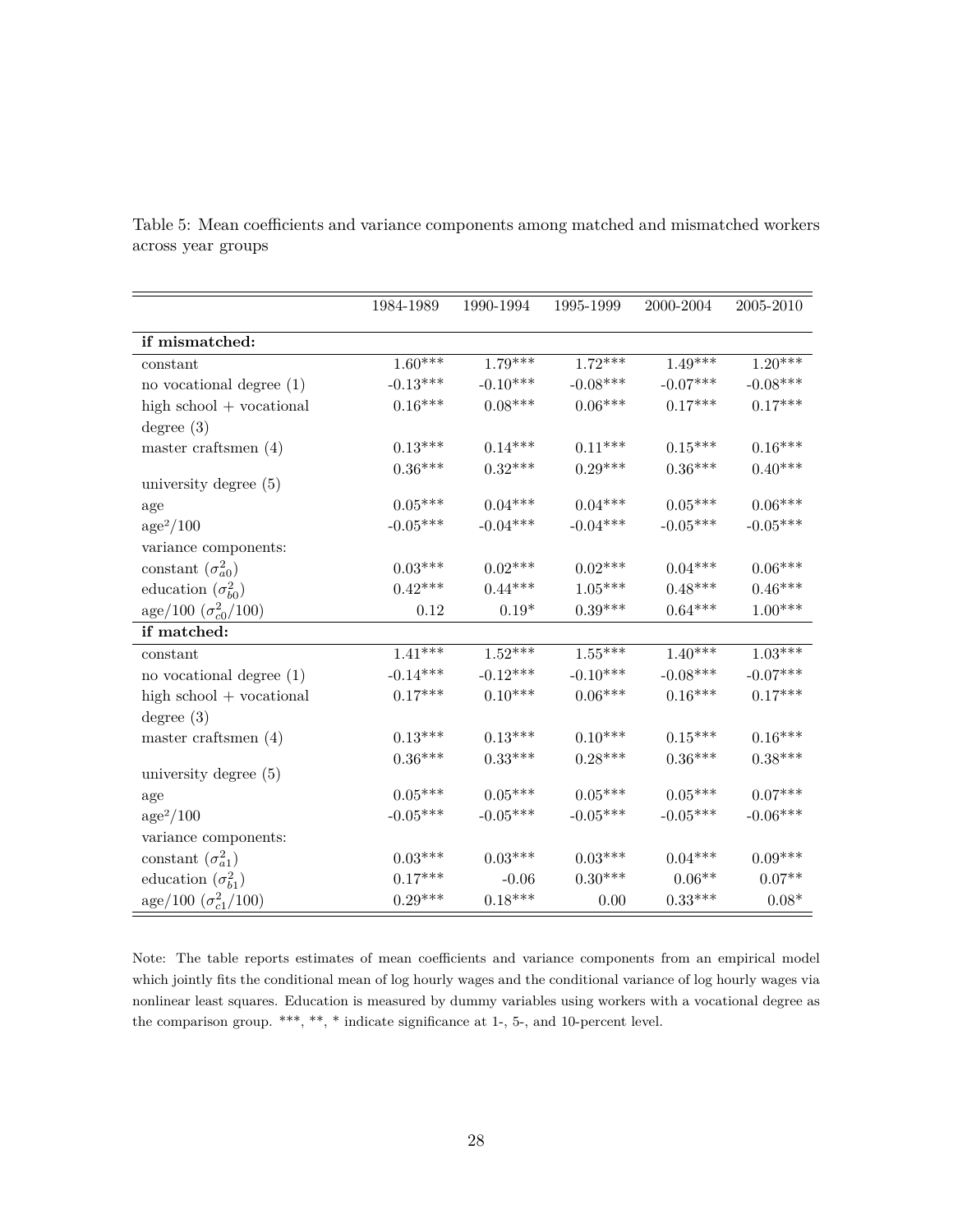|                                          | born<br>1940-1944     | 1945-1949<br>born | born<br>1950-1954 | 1955-1959<br>born | born<br>1960-1964 | 1965-1969<br>born | born<br>1970-1979 |
|------------------------------------------|-----------------------|-------------------|-------------------|-------------------|-------------------|-------------------|-------------------|
| if mismatched:                           |                       |                   |                   |                   |                   |                   |                   |
| constant                                 | $0.32***$             | $1.36***$         | $1.25***$         | $1.16***$         | $1.20***$         | $1.44***$         | $0.87***$         |
| no vocational degree (1)                 | $-0.16***$            | $-0.10***$        | $-0.17***$        | $-0.10***$        | $-0.01***$        | $-0.04***$        | $-0.04***$        |
| high school $+$ vocational degree $(3)$  | $0.36***$             | $0.19***$         | $0.10***$         | $0.15***$         | $0.18***$         | $0.09***$         | $0.15***$         |
| master craftsmen $(4)$                   | $0.11***$             | $0.19***$         | $0.08***$         | $0.14***$         | $0.13***$         | $0.17***$         | $0.13***$         |
| university degree $(5)$                  | $0.39***$             | $0.40***$         | $0.32***$         | $0.37***$         | $0.37***$         | $0.32***$         | $0.29***$         |
| age                                      | $0.09***$             | $0.05***$         | $0.06***$         | $0.06***$         | $0.07***$         | $0.06***$         | $0.09***$         |
| $\rm age^2/100$                          | $0.08***$             | $-0.04***$        | $-0.05***$        | $-0.06***$        | $-0.07***$        | $-0.07***$        | $-0.12***$        |
| variance components:                     |                       |                   |                   |                   |                   |                   |                   |
| constant $(\sigma_{a0}^2)$               | 0.23                  | 0.00              | $0.01\sp{*}$      | $0.02***$         | $0.02***$         | $0.02***$         | $0.00***$         |
| education $(\sigma_{b0}^2)$              | $0.35***$             | $0.28***$         | $0.74***$         | $0.66***$         | $0.45***$         | $0.56***$         | $0.27*$           |
| age /100 $(\sigma_{c0}^2/100)$           | $0.26***$             | $1.66***$         | $1.02***$         | $0.80***$         | $0.88***$         | $1.18***$         | $1.05***$         |
| if matched:                              |                       |                   |                   |                   |                   |                   |                   |
| $\rm constant$                           | $0.82***$             | $1.29***$         | $0.99***$         | $1.17***$         | $1.15***$         | $1.17***$         | $1.03***$         |
| no vocational degree (1)                 | $-0.15***$            | $-0.10***$        | $-0.14***$        | $-0.08***$        | $-0.01$           | $-0.02***$        | $-0.02**$         |
| high school $+$ vocational degree $(3)$  | $0.33***$             | $0.20***$         | $0.09***$         | $0.13***$         | $0.17***$         | $0.08***$         | $0.13***$         |
| master craftsmen $(4)$                   | $0.12***$             | $0.20***$         | $0.08***$         | $0.14***$         | $0.13***$         | $0.15***$         | $0.12***$         |
| university degree $(5)$                  | $0.40***$             | $0.40***$         | $0.32***$         | $0.38***$         | $0.37***$         | $0.30***$         | $0.29***$         |
| age                                      | $0.07***$             | $0.05***$         | $0.07***$         | $0.06***$         | $0.07***$         | $0.07***$         | $0.08***$         |
| $\rm age^2/100$                          | $0.06***$<br>$\Theta$ | $-0.04***$        | $-0.06***$        | $-0.06***$        | $****$<br>0.0     | $-0.08***$        | $-0.09***$        |
| variance components:                     |                       |                   |                   |                   |                   |                   |                   |
| constant $(\sigma_{a1}^2)$               | $0.07***$             | $0.01*$           | $0.05***$         | $0.03***$         | $0.03***$         | $0.03***$         | 0.02              |
| education $(\sigma_{b1}^2)$              | $-0.11***$            | $-0.07$           | 0.06              | $0.12***$         | $0.12***$         | 0.02              | $0.70***$         |
| $\rm{age}$ /100( $\sigma_{c1}^{2}$ /100) | $0.33***$             | $1.00***$         | $0.30***$         | $0.54***$         | $0.55***$         | $0.76***$         | $0.68***$         |

Table 6: Mean coefficients and variance components among matched and mismatched workers across birth cohorts

Table 6: Mean coefficients and variance components among matched and mismatched workers across birth cohorts

Note: The table reports estimates of mean coefficients and variance components from an empirical model which jointly fits the conditional mean of log hourly wages and the conditional variance of log hourly wages via nonlinear least squares. Education is measured by dummy variables using workers with a vocational degree as the comparison group. \*\*\*, \*\*, \* indicate signi Note: The table reports estimates of mean coefficients and variance components from an empirical model which jointly fits the conditional mean of log hourly wages and the conditional variance of log hourly wages via nonlinear least squares. Education is measured by dummy variables using workers with a vocational degree as the comparison group. \*\*\*, \*\*, \* indicate significance at 1-, 5-, and 10-percent level.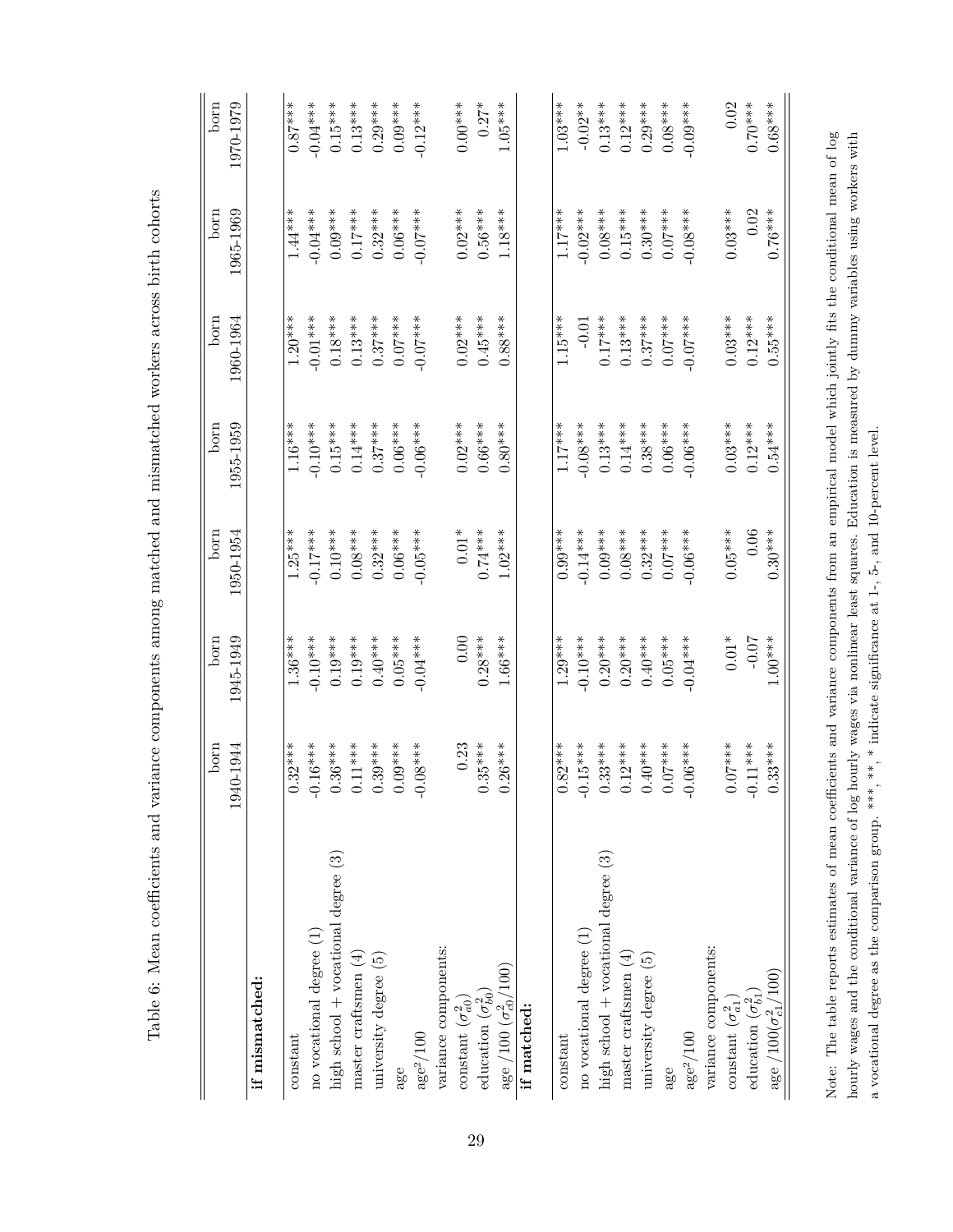|                                      | 1984-1989            | 1990-1994      | 1995-1999             | 2000-2004  | 2005-2010      |
|--------------------------------------|----------------------|----------------|-----------------------|------------|----------------|
| if mismatched:                       |                      |                |                       |            |                |
| constant                             | $1.28***$            | $1.48***$      | $1.47***$             | $1.23***$  | $1.06***$      |
| $E_{lower}$                          | $0.01***$            | $0.01***$      | $0.01***$             | $0.01*$    | $-0.00$        |
| $E_{lower+approx:eship}$             | $0.07***$            | $0.06***$      | $0.04***$             | $0.04***$  | $0.04***$      |
| $E_{higher+appropriateship}$         | $0.06***$            | $0.05^{***}\,$ | $0.05***$             | $0.07***$  | $0.08***$      |
| $E_{tertiary}$                       | $0.03***$            | $0.04***$      | $0.04***$             | $0.04***$  | $0.04***$      |
| age                                  | $0.05^{***}\,$       | $0.05***$      | $0.04***$             | $0.05***$  | $0.06***$      |
| $age^2/100$                          | $\text{-}0.05^{***}$ | $-0.05***$     | $-0.04***$            | $-0.05***$ | $-0.06***$     |
| variance components:                 |                      |                |                       |            |                |
| constant $(\sigma_{a0}^2)$           | $0.02***$            | $0.02***$      | $0.01*$               | $0.05***$  | $0.08***$      |
| education $(\sigma_{b0}^2)$          | $1.17***$            | $1.11***$      | $2.41***$             | $0.80***$  | $0.74***$      |
| $\rm{age}/100~(\sigma_{c0}^{2}/100)$ | $0.18**$             | $0.19**$       | $0.41***$             | $0.57***$  | $0.46***$      |
| if matched:                          |                      |                |                       |            |                |
| constant                             | $0.92***$            | $1.14***$      | $1.18***$             | $1.13***$  | $0.50***$      |
| $E_{lower}$                          | $0.04***$            | $0.03***$      | $0.03^{***}\,$        | 0.02       | $0.05^{***}\,$ |
| $E_{lower+approx:eship}$             | $0.05^{***}\,$       | $0.04***$      | $0.04***$             | $0.03***$  | $0.03^{***}\,$ |
| $E_{higher+appropriateship}$         | $0.08***$            | $0.06^{***}\,$ | $0.05^{***}\,$        | $0.08***$  | $0.09***$      |
| $E_{tertiary}$                       | $0.03***$            | $0.04***$      | $0.03***$             | $0.03***$  | $0.03^{***}\,$ |
| age                                  | $0.06***$            | $0.05***$      | $0.05^{***}\,$        | $0.06***$  | $0.07***$      |
| $\rm age^2/100$                      | $-0.06***$           | $-0.05***$     | $-0.04***$            | $-0.05***$ | $-0.06***$     |
| variance components:                 |                      |                |                       |            |                |
| constant $(\sigma_{a1}^2)$           | 0.02                 | $0.05***$      | 0.06                  | $0.06***$  | $0.28***$      |
| education $(\sigma_{h1}^2)$          | $0.33***$            | $-0.10$        | $0.65^{\ast\ast\ast}$ | $0.15**$   | $0.13^{***}\,$ |
| $\rm{age}/100~(\sigma_{c1}^{2}/100)$ | $0.26***$            | $0.17***$      | 0.35                  | $0.31***$  | $0.08**$       |

Table 7: Mean coefficients and variance components among matched and mismatched workers across year groups using a linear spline function in education

Note: The table reports estimated variance components from an empirical model which jointly fits the conditional mean of log hourly wages and the conditional variance of log hourly wages via nonlinear least squares. Education is measured by a linear spline function in years of education. \*\*\*, \*\*, \* indicate significance at 1-, 5-, and 10-percent level.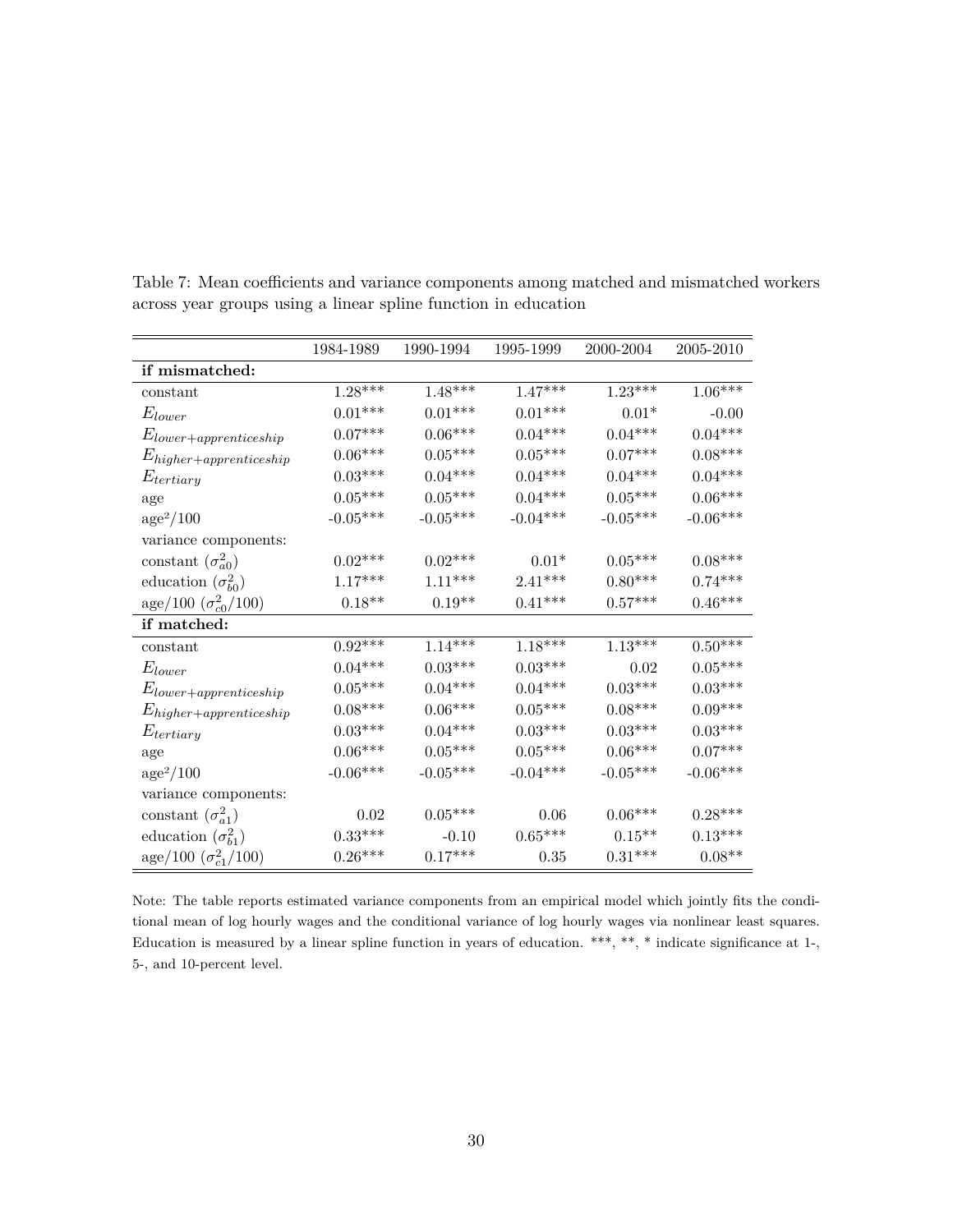Table 8: Mean coefficients and variance components among matched and mismatched workers across birth cohorts using a linear Table 8: Mean coefficients and variance components among matched and mismatched workers across birth cohorts using a linear spline function in education spline function in education

|                                         | born       | born         | born       | born       | born       | born       | born       |
|-----------------------------------------|------------|--------------|------------|------------|------------|------------|------------|
|                                         | 1940-1944  | 1945-1949    | 1950-1954  | 1955-1959  | 1960-1964  | 1965-1969  | 1970-1979  |
| if mismatched:                          |            |              |            |            |            |            |            |
| constant                                | $0.08**$   | $1.24***$    | $1.00***$  | $1.09***$  | $1.14***$  | $1.36***$  | $0.98***$  |
| $E_{lower}$                             | $0.01**$   | 0.00         | 0.01       | $-0.01$    | 0.00       | 0.00       | 0.01       |
| $E_{lower+approximation}$               | $0.09***$  | $0.06***$    | $0.08***$  | $0.05***$  | $0.01***$  | $0.02***$  | $0.01***$  |
| $E_{higher+approx}$                     | $0.09***$  | $0.08***$    | $0.05***$  | $0.07***$  | $0.08***$  | $0.05***$  | $0.06***$  |
| $E_{tertiary}$                          | $0.02***$  | $0.03***$    | $0.04***$  | $0.03***$  | $0.03***$  | $0.05***$  | $0.04***$  |
| age                                     | $0.09***$  | $0.05***$    | $0.06***$  | $0.07***$  | $0.07***$  | $0.06***$  | $0.08***$  |
| $\mathrm{age}^2/100$                    | $-0.08***$ | $-0.04***$   | $-0.06***$ | $-0.07***$ | $-0.08***$ | $-0.07***$ | $-0.09***$ |
| variance components:                    |            |              |            |            |            |            |            |
| constant $(\sigma_{a0}^2)$              | $1.95***$  | 0.00         | 0.00       | $0.02**$   | $0.02***$  | $0.02***$  | 0.02       |
| education $(\sigma_{b0}^2)$             | $0.77***$  | $0.73***$    | $1.57***$  | $1.03***$  | $0.83***$  | $1.11***$  | $0.76***$  |
| age /100 $(\sigma_{c0}^2/100)$          | $0.23***$  | $1.63***$    | $0.84***$  | $0.76***$  | $0.84***$  | $1.10***$  | $1.37***$  |
| if matched:                             |            |              |            |            |            |            |            |
| constant                                | $0.46***$  | $1.23***$    | $0.55***$  | $0.85***$  | $1.10***$  | $0.99***$  | $1.18***$  |
| $E_{lower}$                             | $0.02***$  | 0.01         | $0.05***$  | $0.03***$  | 0.00       | 0.00       | 0.03       |
| $E_{lower+approx}$                      | $0.07***$  | $0.06***$    | $0.03***$  | $0.01***$  | $0.01***$  | $0.01***$  | $0.01***$  |
| ${\it E}_{higher+approx}$               | $0.11***$  | $0.09***$    | $0.07***$  | $0.08***$  | $0.08***$  | $0.05***$  | $0.05***$  |
| $E_{tertiary}$                          | $0.00$     | $0.02***$    | $0.02***$  | $0.03***$  | $0.03***$  | $0.04***$  | $0.03***$  |
| age                                     | $0.07***$  | $0.05***$    | $0.07***$  | $0.06***$  | $0.07***$  | $0.08***$  | $0.05***$  |
| $\rm age^2/100$                         | $-0.06***$ | $-0.04***$   | $-0.06***$ | $-0.06***$ | $-0.08***$ | $-0.09***$ | $-0.04***$ |
| variance components:                    |            |              |            |            |            |            |            |
| constant $(\sigma_{a1}^2)$              | 0.23       | $0.01\sp{*}$ | $-0.01$    | 0.02       | $0.03***$  | $0.04***$  | $-0.06$    |
| education $(\sigma_{b1}^2)$             | $-0.08$    | $-0.05$      | $0.24***$  | $0.26***$  | $0.23***$  | $0.24*$    | $1.60***$  |
| $\rm{age}$ /100( $\sigma^{2}_{c1}/100)$ | $0.28***$  | $1.22***$    | $0.32***$  | $0.56***$  | $0.49***$  | $0.58***$  | $1.49***$  |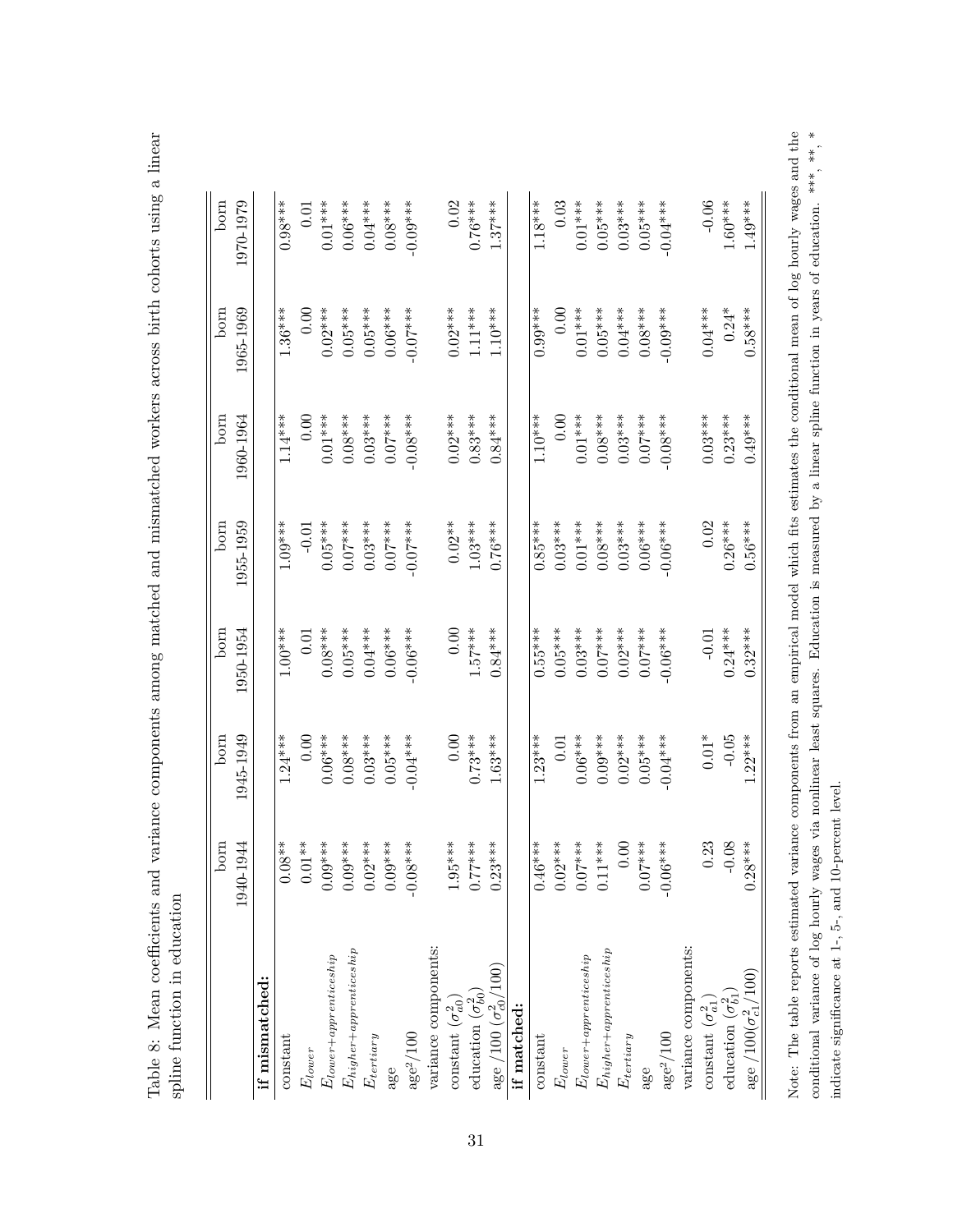|                            |               | change in variance |          |
|----------------------------|---------------|--------------------|----------|
|                            | between-group | within-group       | total    |
| if mismatched:             |               |                    |          |
| price effects              |               |                    |          |
| no vocational degree $(1)$ | $-0.004$      | $-0.001$           | $-0.005$ |
| high $school +$            | 0.000         | 0.000              | 0.000    |
| vocational degree $(3)$    |               |                    |          |
| master craftsmen $(4)$     | 0.001         | 0.001              | 0.001    |
| university degree $(5)$    | 0.002         | 0.001              | 0.003    |
| age                        | 0.012         | 0.000              | 0.012    |
| constant                   |               | $-0.026$           | $-0.026$ |
| total price effect         | 0.011         | $-0.025$           | $-0.014$ |
| composition effect         | 0.013         | 0.086              | 0.098    |
| total change               | 0.024         | 0.060              | 0.084    |
| if matched:                |               |                    |          |
| price effects              |               |                    |          |
| no vocational degree $(1)$ | $-0.001$      | 0.000              | $-0.001$ |
| high school $+$            | 0.000         | 0.000              | 0.000    |
| vocational degree $(3)$    |               |                    |          |
| master craftsmen $(4)$     | 0.000         | 0.001              | 0.001    |
| university degree $(5)$    | 0.003         | 0.001              | 0.004    |
| age                        | 0.019         | 0.001              | 0.020    |
| constant                   |               | $-0.026$           | $-0.026$ |
| total price effect         | 0.021         | $-0.023$           | $-0.002$ |
| composition effect         | $-0.008$      | 0.057              | 0.049    |
| total change               | 0.013         | 0.034              | 0.047    |

Table 9: Decomposition of the change in the variance of wages between 1984-1989 and 2005- 2010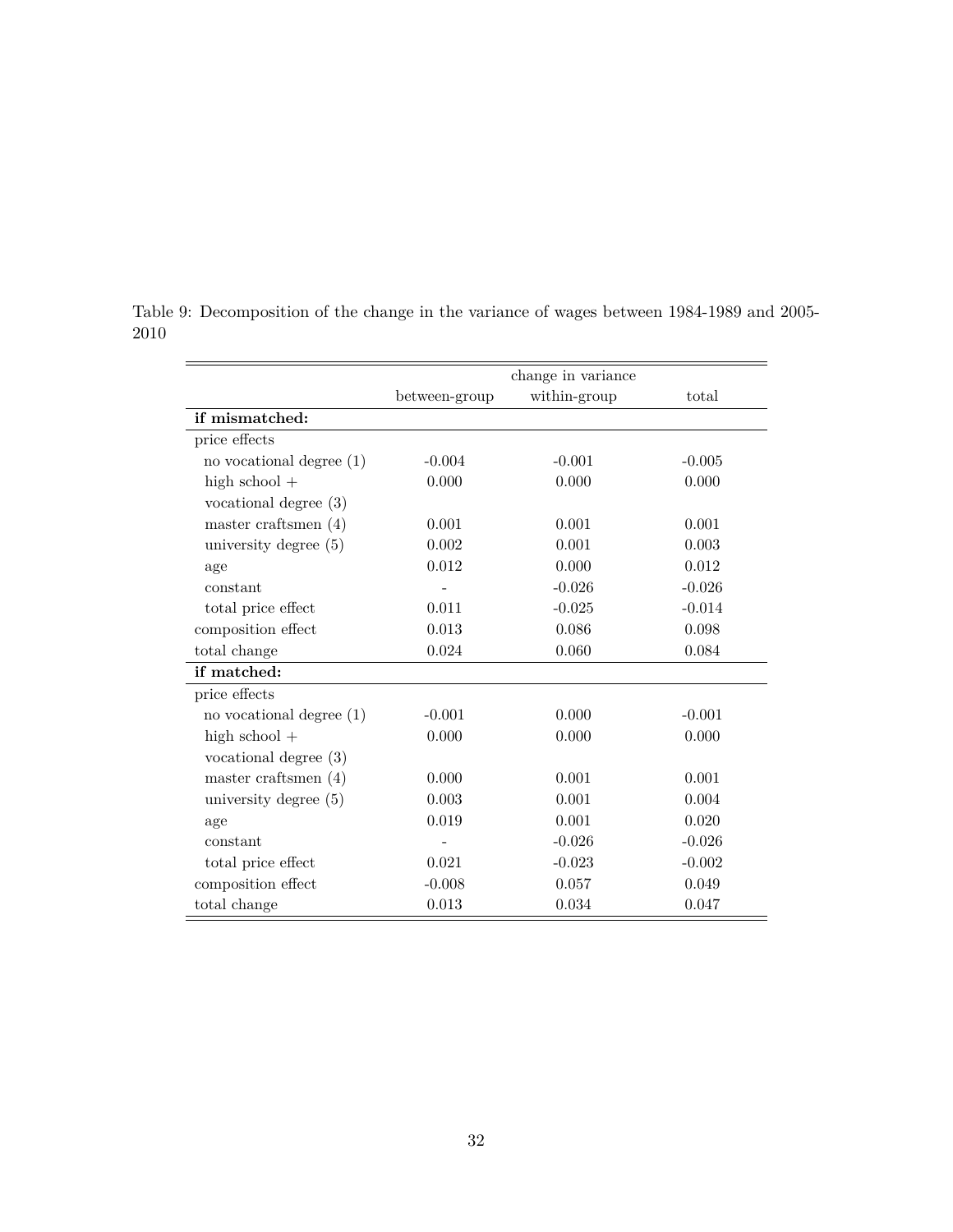|                                       | 1984-1989  | 1990-1994  | 1995-1999  | 2000-2004  | 2005-2010  |
|---------------------------------------|------------|------------|------------|------------|------------|
| no vocational degree $(1)$            | $-0.14**$  | $-0.09$    | $-0.09$    | 0.05       | 0.06       |
| high school $+$ vocational degree (3) | $-0.27$    | 0.19       | $0.24*$    | $0.15*$    | $-0.19**$  |
| master craftsmen $(4)$                | $0.19*$    | 0.11       | 0.13       | 0.00       | 0.02       |
| university degree (5)                 | $0.56***$  | $0.35***$  | $0.61***$  | $0.34***$  | $0.31***$  |
| match                                 | $-0.22***$ | $-0.16***$ | $-0.28***$ | $-0.24***$ | $-0.34***$ |
| interaction term $(1)$                | $-0.19$    | $-0.21$    | 0.16       | $0.58***$  | $0.55**$   |
| interaction term $(3)$                | 0.30       | $-0.38*$   | $-0.26$    | $-0.02$    | $0.50***$  |
| interaction term $(4)$                | $-0.01$    | 0.09       | 0.07       | 0.07       | 0.07       |
| interaction term $(5)$                | $-0.12$    | $-0.31***$ | $-0.24**$  | $-0.19***$ | $-0.20***$ |
| age                                   | $0.11***$  | 0.04       | $0.06***$  | $-0.00$    | $-0.02$    |
| $age^2/100$                           | $-0.13**$  | $-0.04$    | $-0.06***$ | 0.02       | 0.02       |
| constant                              | $-4.49***$ | $-3.37***$ | $-3.65***$ | $-2.31***$ | $-1.82***$ |

Table 10: Variance regression considering general skill mismatch across year groups

Note: The table reports estimated coefficients from a variance regression of log hourly wages which is jointly estimated with a mean regression of log monthly wages by iterating a two-stage model via maximum likelihood. The comparison group consists of workers holding a vocational degree together with a lower or middle school degree. The variable *match* takes on the value 0 if the worker is mismatched and 1 if the worker is matched. Interaction terms specify the joint effect of the match indicator and the respective education level. \*\*\*, \*\*, \* indicate significance at 1-, 5-, and 10-percent level.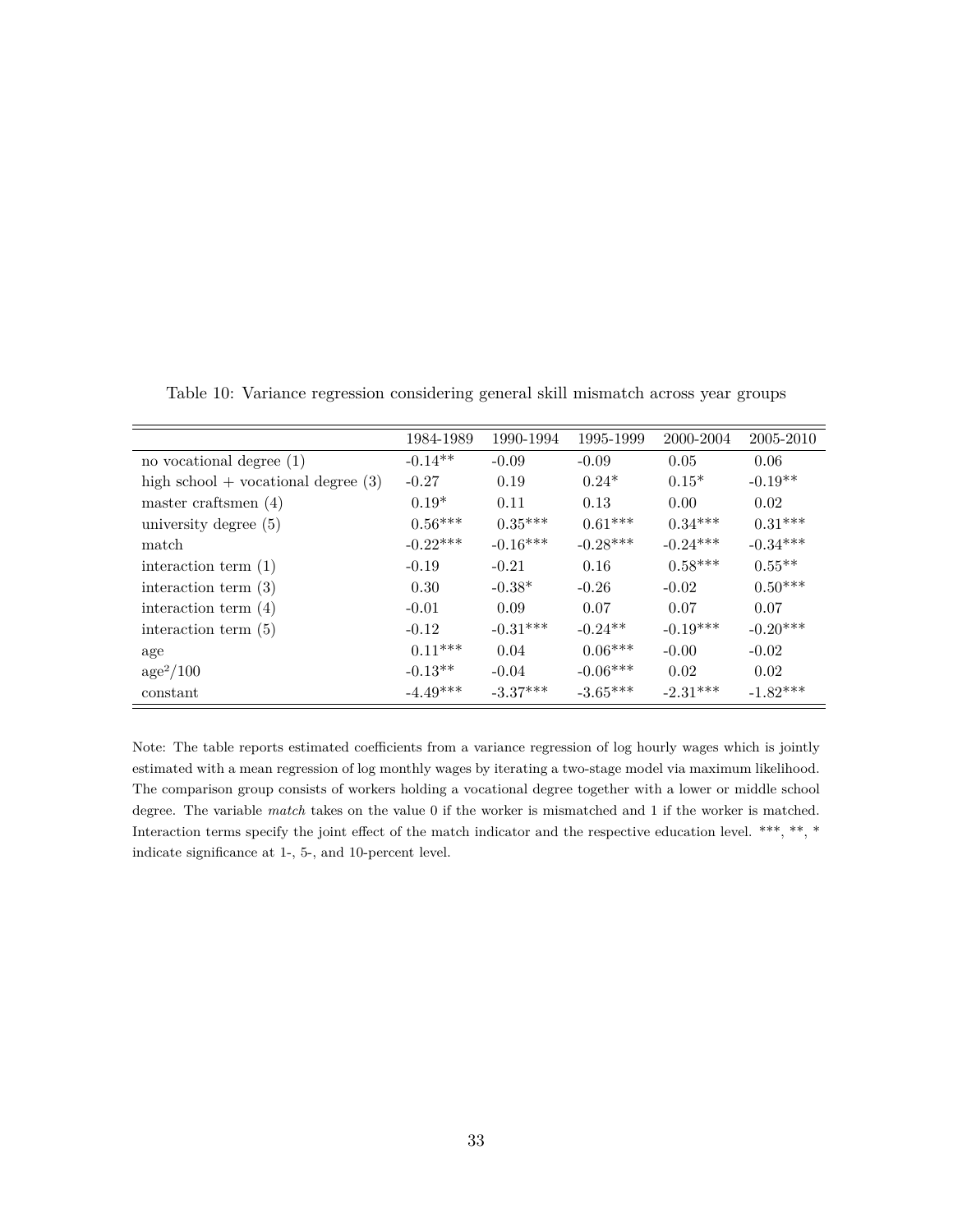Table 11: Variance regression considering general skill mismatch across cohorts Table 11: Variance regression considering general skill mismatch across cohorts

|                                         | born           | born       | born          | born              | born       | born       | born       |
|-----------------------------------------|----------------|------------|---------------|-------------------|------------|------------|------------|
|                                         | 1940-1944      | 945-1949   | $.950 - 1954$ | 1955-1959         | 1960-1964  | 965-1969   | 1970-1979  |
| no vocational degree (1)                | $-0.20**$      | $-0.48***$ | $-0.38***$    | 0.10              | 0.05       | $-0.08$    | 0.14       |
| high school $+$ vocational degree $(3)$ | $0.75***$<br>T | $0.79***$  | $-0.20$       | $0.01\,$          | $-0.03$    | 0.03       | 0.15       |
| master craftsmen $(4)$                  | 0.03           | $-0.35***$ | $-0.10$       | $0.43***$         | $0.24***$  | $-0.17*$   | 0.30       |
| university degree $(5)$                 | $0.55***$      | $0.24***$  | $0.41***$     | $0.55***$         | $0.31***$  | $0.31***$  | $0.24***$  |
| $\mathbf{m}$ atc $\mathbf{h}$           | $-0.03$        | $-0.28***$ | $-0.47***$    | $-0.18***$        | $-0.25***$ | $-0.21***$ | $-0.37***$ |
| interaction term $(1)$                  | $-0.24$        | 0.12       | 0.02          | 0.32              | $-0.06$    | 0.11       | 0.30       |
| interaction term $(3)$                  | $-0.27$        | $-1.01***$ | $0.79***$     | $\overline{0.11}$ | 0.16       | 0.13       | $-0.33*$   |
| interaction term $(4)$                  | 0.02           | 0.22       | $0.41***$     | $-0.18$           | $-0.09$    | 0.12       | $-0.23$    |
| interaction term (5)                    | $0.73***$<br>ī | $-0.37***$ | $-0.25***$    | $-0.33***$        | $-0.07$    | $-0.18*$   | $0.35***$  |
| age                                     | $-0.33***$     | $-0.18***$ | $-0.12***$    | 0.03              | $0.08***$  | $0.17***$  | $0.19*$    |
| $\mathrm{age}^2/100$                    | $0.35***$      | $0.22***$  | $0.16***$     | $-0.00$           | $-0.06$    | $-0.18***$ | $-0.19$    |
| constant                                | $5.28***$      | 1.27       | $-0.06$       | $-3.65***$        | $-4.37***$ | $-5.79***$ | $-6.16***$ |
|                                         |                |            |               |                   |            |            |            |

Note: The table reports estimated coefficients from a variance regression of log hourly wages which is jointly estimated with a mean regression of log monthly wages by iterating a two-stage model via maximum likelihood. The comparison group consists of workers holding a vocational degree together with a lower or middle school degree. The variable match takes on the value 0 if the worker is mismatched and 1 if the worker is matched. Interaction with a lower or middle school degree. The variable *match* takes on the value 0 if the worker is mismatched and 1 if the worker is matched. Interaction Note: The table reports estimated coefficients from a variance regression of log hourly wages which is jointly estimated with a mean regression of log monthly wages by iterating a two-stage model via maximum likelihood. The comparison group consists of workers holding a vocational degree together terms specify the joint effect of the match indicator and the respective education level. \*\*\*, \*\* indicate significance at 1-, 5-, and 10-percent level. terms specify the joint effect of the match indicator and the respective education level. \*\*\*, \*\*, \* indicate significance at 1-, 5-, and 10-percent level.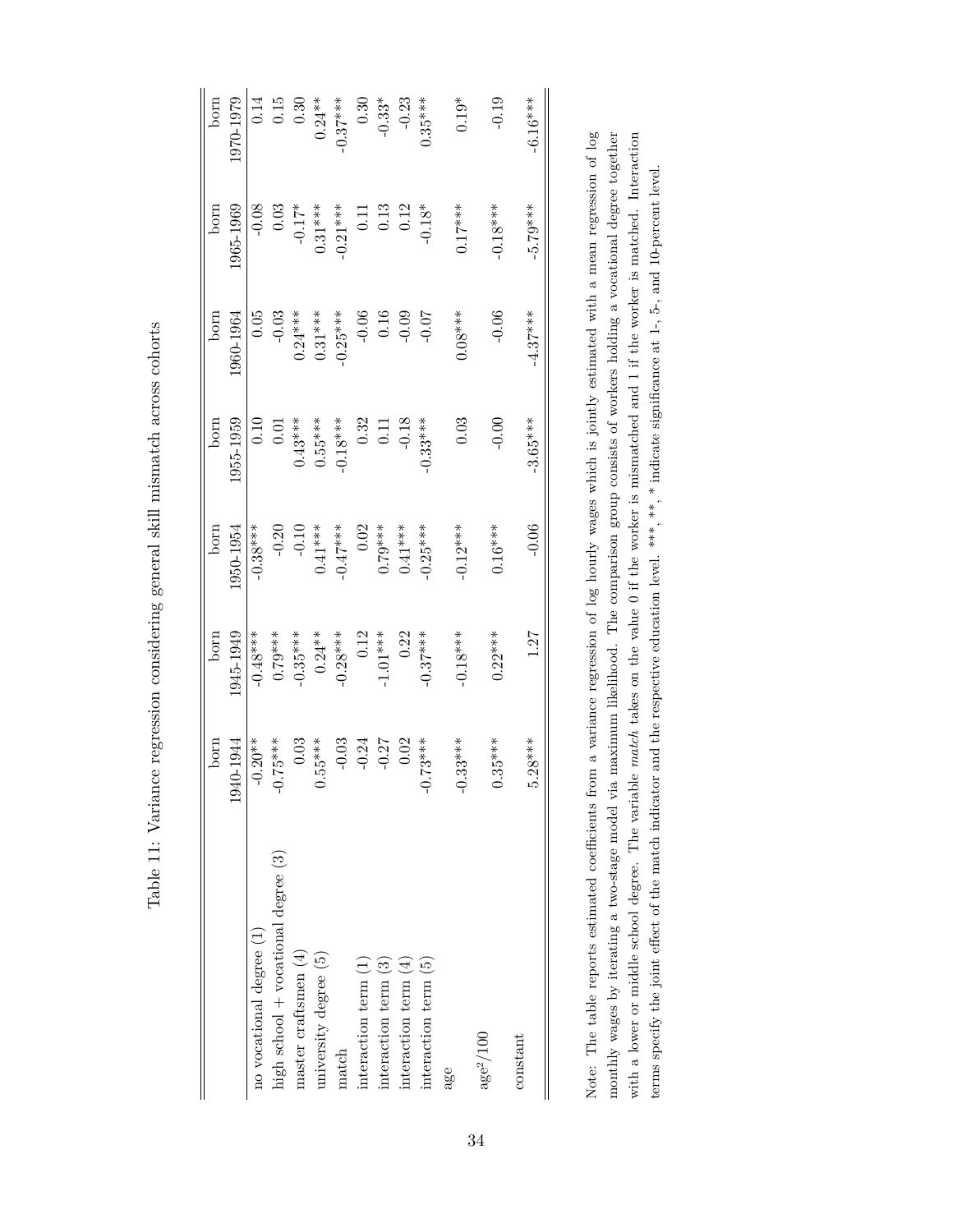|                        | 1984-1989 | 1990-1994 | 1995-1999 | 2000-2004 | 2005-2010 |
|------------------------|-----------|-----------|-----------|-----------|-----------|
| mean coefficients:     |           |           |           |           |           |
| overeducated           | $0.14***$ | $0.16***$ | $0.10***$ | $0.13***$ | $0.13***$ |
| matched                | $0.36***$ | $0.36***$ | $0.34***$ | $0.40***$ | $0.45***$ |
| variance coefficients: |           |           |           |           |           |
| overeducated           | $0.57***$ | $0.33***$ | $0.65***$ | $0.53***$ | $0.44***$ |
| matched                | $0.34***$ | 0.01      | $0.23***$ | 0.04      | $-0.04$   |

Table 12: Variance regression considering overeducation among university graduates across year groups

Note: The table reports estimated coefficients from a variance regression of log hourly wages which is jointly estimated with a mean regression of log monthly wages by iterating a two-stage model via maximum likelihood. The comparison group consists of workers holding a vocational degree together with a lower or middle school degree. \*\*\*, \*\*, \* indicate significance at 1-, 5-, and 10-percent level.